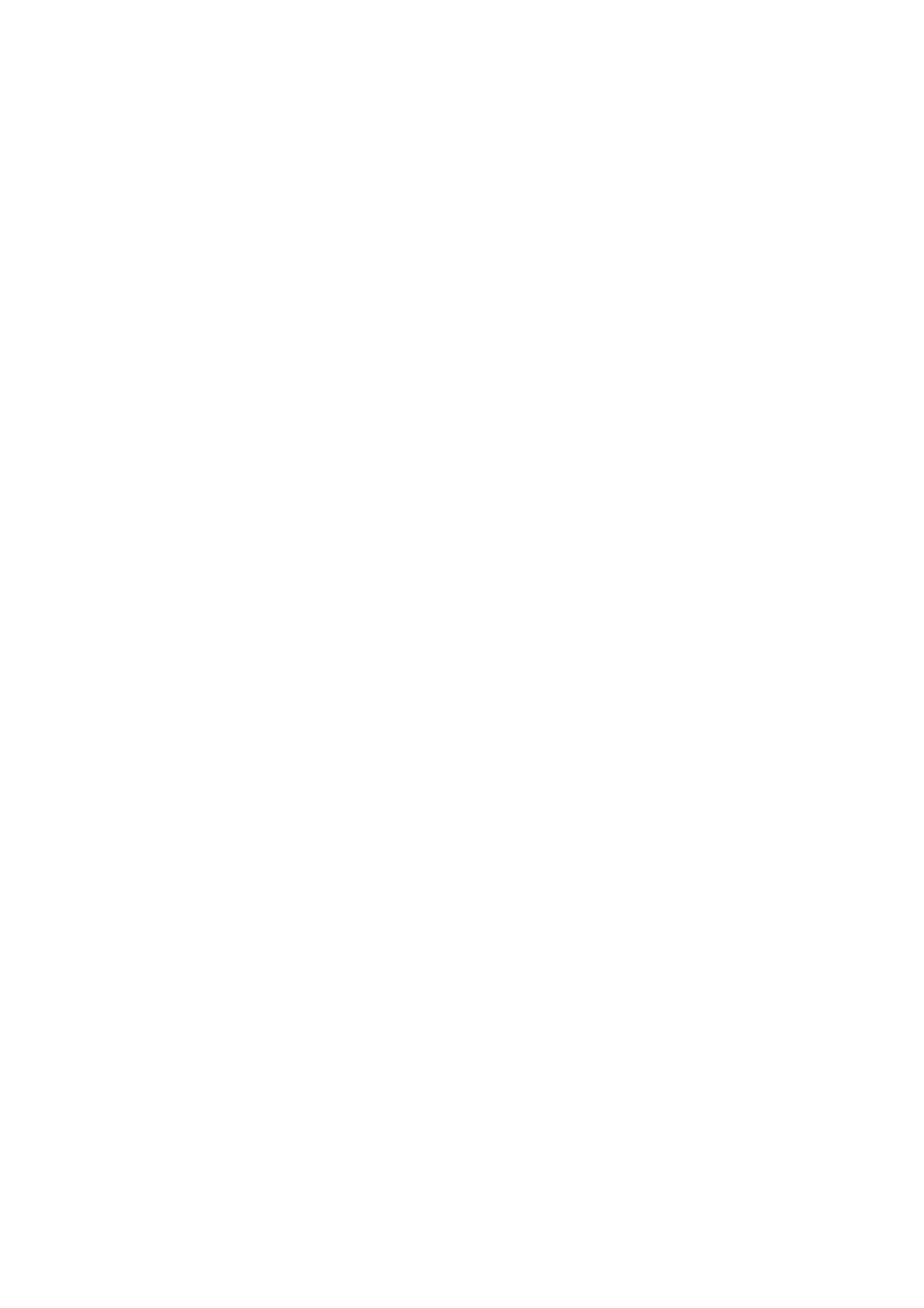## **Table of Contents**

Pages

## 15.2 ICCI assessment summary intervalsed and the state of the state of the state of the state of the state of the state of the state of the state of the state of the state of the state of the state of the state of the stat

### **Table of Tables**

| Table 15-1 In-Combination Climate Change Impacts Matrix                           |                           |
|-----------------------------------------------------------------------------------|---------------------------|
| Table 15-2 In-Combination Climate Change Assessment Results: Explanatory table    | Ϊİ                        |
| Table 15-3 In-Combination Climate Change Assessment Results: Air Quality          | iii                       |
| Table 15-4 In-Combination Climate Change Assessment Results: Cultural heritage    | iv                        |
| Table 15-5 In-Combination Climate Change Assessment Results: Biodiversity         | VI                        |
| Table 15-6 In-Combination Climate Change Assessment Results: Landscape and Visual |                           |
| <b>Effects</b>                                                                    | viii                      |
| Table 15-7 In-Combination Climate Change Assessment Results: Geology and soils    | $\boldsymbol{\mathsf{x}}$ |
| Table 15-8 In-Combination Climate Change Assessment Results: Materials            | xiii                      |
| Table 15-9 In-Combination Climate Change Assessment Results: Noise and vibration  | xiv                       |
| Table 15-10 In-Combination Climate Change Assessment Results: People and          |                           |
| communities                                                                       | <b>XV</b>                 |
| Table 15-11 In-Combination Climate Change Assessment Results: Road drainage and   |                           |
| the water environment                                                             | xviii                     |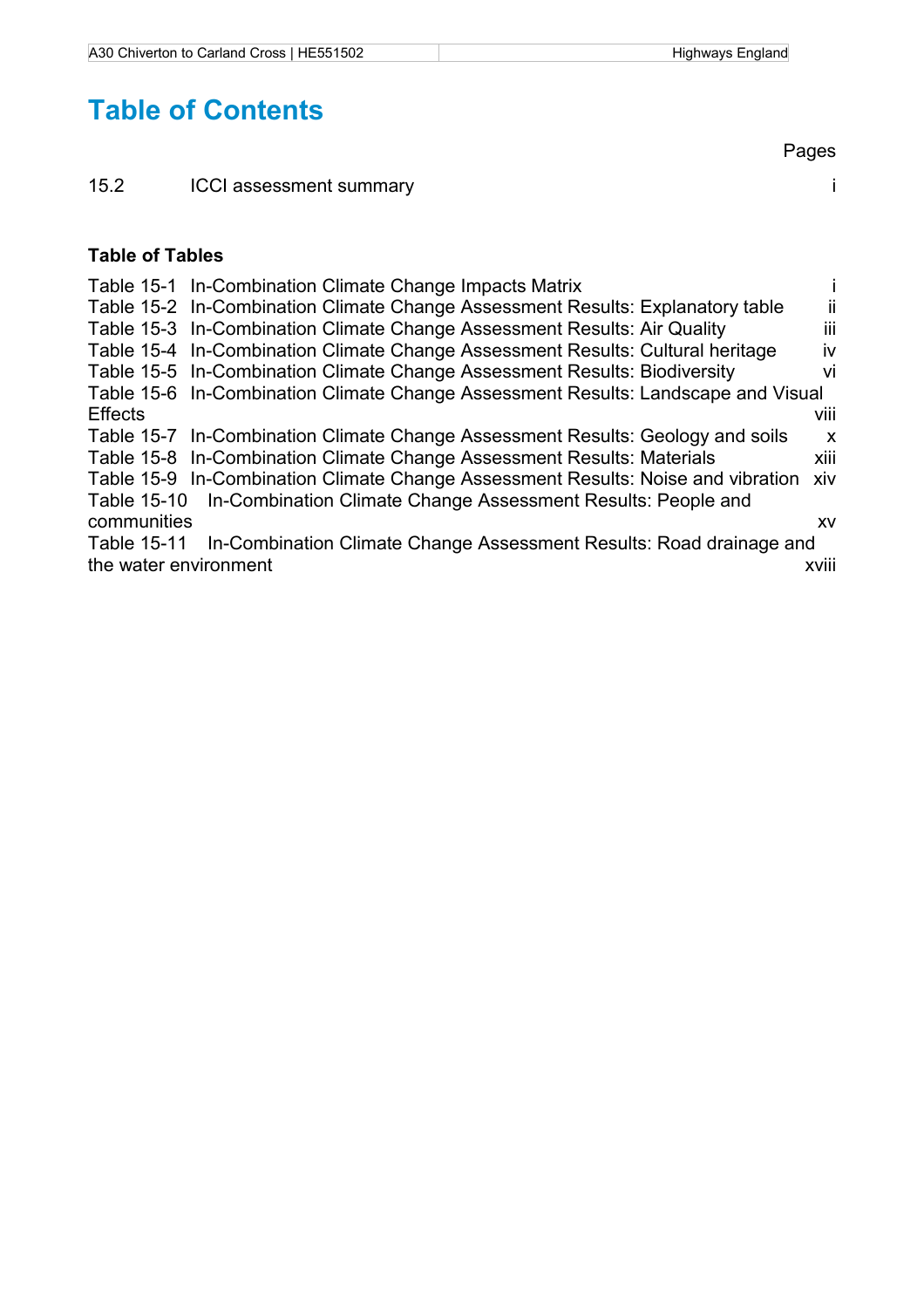## **15.2 ICCI assessment summary**

- 15.2.1 This section presents the summary of the in-combination climate change impacts assessment. The assessment methodology is described in **Consideration of cumulative effects** (Volume 6 Document Ref 6.2 ES Chapter 15). Results for each assessed environmental topic are presented are presented as follows:
	- Table 3: Air quality
	- Table 4: Cultural heritage
	- Table 5: Biodiversity
	- Table 6: Landscape and visual effects
	- Table 7: Geology and soils
	- Table 8: Materials
	- Table 9: Noise and vibration
	- Table 10: People and communities
	- Table 11: Road drainage and the water environment.
- 15.2.2 Significance of the in-combination climate change impacts is assessed based the impact's likelihood and consequence, as shown in the ICCI significance matrix in Table 15-1.

### **Table 15-1 In-Combination Climate Change Impacts Matrix**

|                    | <b>High</b>   | Medium | High              | High        |
|--------------------|---------------|--------|-------------------|-------------|
| <b>Consequence</b> | <b>Medium</b> | Low    | Medium            | High        |
|                    | Low           | Low    | Low               | Medium      |
|                    |               | Low    | <b>Medium</b>     | <b>High</b> |
|                    |               |        | <b>Likelihood</b> |             |

 Table 15-2 is an explanatory table, providing some background information on how each of the presented assessment tables has been structured and completed.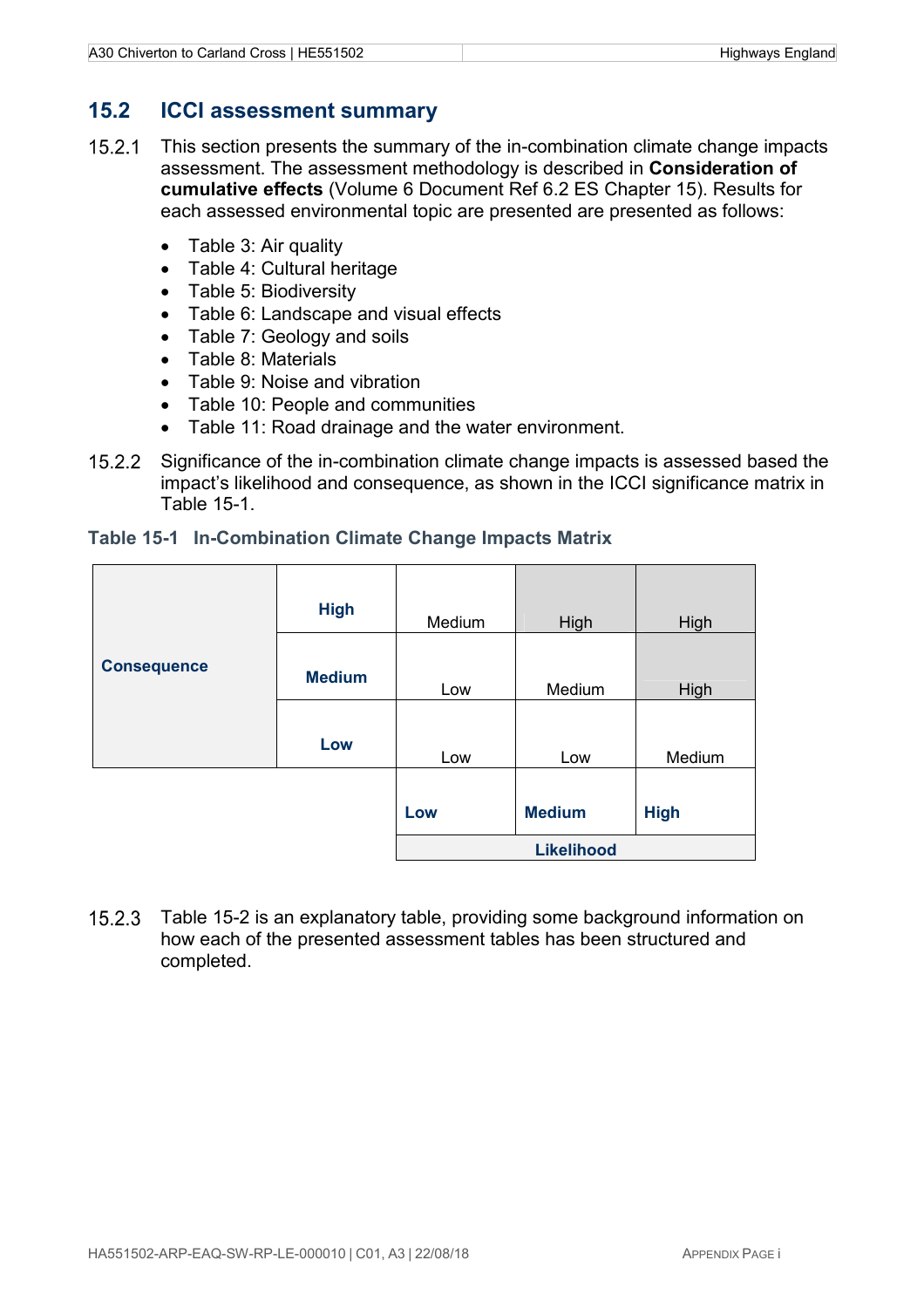#### **Table 15-2 In-Combination Climate Change Assessment Results: Explanatory table**

| <b>Resources/receptors</b><br>potentially impacted<br>by the proposed<br>scheme by<br>environmental topic | <b>Effects of proposed</b><br>scheme on<br>receptors/resources<br>identified by<br>environmental topic                                                                    | <b>Existing/embedded</b><br>mitigation measures                                                                                                                                                                                                       | Potential climate change<br>impacts on<br>resources/receptors                                          | Likelihood of in-combination<br>climate change impacts given<br>existing/embedded mitigation<br>measures<br>(High/Medium/Low)                                             | <b>Consequence of in-combination</b><br>climate change impacts given<br>existing/embedded mitigation<br>measures<br>(High/ Medium/Low)                                         | <b>Significance</b><br>of in-<br>combination<br>climate<br>change<br>impacts given<br>existing/<br>embedded<br>mitigation<br>measures<br>(High/<br><b>Medium/Low)</b>             | <b>Additional</b><br>mitigation<br>and<br>allowances<br>for future<br>monitoring                                                                                                                                      |
|-----------------------------------------------------------------------------------------------------------|---------------------------------------------------------------------------------------------------------------------------------------------------------------------------|-------------------------------------------------------------------------------------------------------------------------------------------------------------------------------------------------------------------------------------------------------|--------------------------------------------------------------------------------------------------------|---------------------------------------------------------------------------------------------------------------------------------------------------------------------------|--------------------------------------------------------------------------------------------------------------------------------------------------------------------------------|-----------------------------------------------------------------------------------------------------------------------------------------------------------------------------------|-----------------------------------------------------------------------------------------------------------------------------------------------------------------------------------------------------------------------|
| Each resource/receptor<br>is identified in a new<br>row.                                                  | The effects of the<br>Proposed scheme on<br>each receptor/resource<br>are numbered in<br>brackets to allow for<br><i>identification in later</i><br>columns in the table. | Each mitigation<br>measure shows the<br>number (in brackets) of<br>the effect in the<br>previous column that it<br>addresses. Each<br>mitigation measure is<br>given a new letter to<br>allow for identification<br>in later columns in the<br>table. | Each climate change<br>impact shows the number<br>of the resources/ receptors<br>that it could impact. | The likelihood of each in-combination<br>impact is assessed, given the<br>existing mitigation measures. The<br>relevant mitigation measures<br>considered are referenced. | The consequence of each in-<br>combination impact is assessed,<br>given the existing mitigation<br>measures. The relevant mitigation<br>measures considered are<br>referenced. | The<br>significance of<br>each in-<br>combination<br><i>impact is</i><br>assessed<br>qualitatively.<br>based on the<br>combined<br>assessment of<br>likelihood and<br>consequence | Additional<br>mitigation<br>measures are<br>identified for<br>significant in-<br>combination<br>CC effects.<br>and reference<br>made to the<br>existing<br>mitigation<br>measure that<br>should/could<br>be improved. |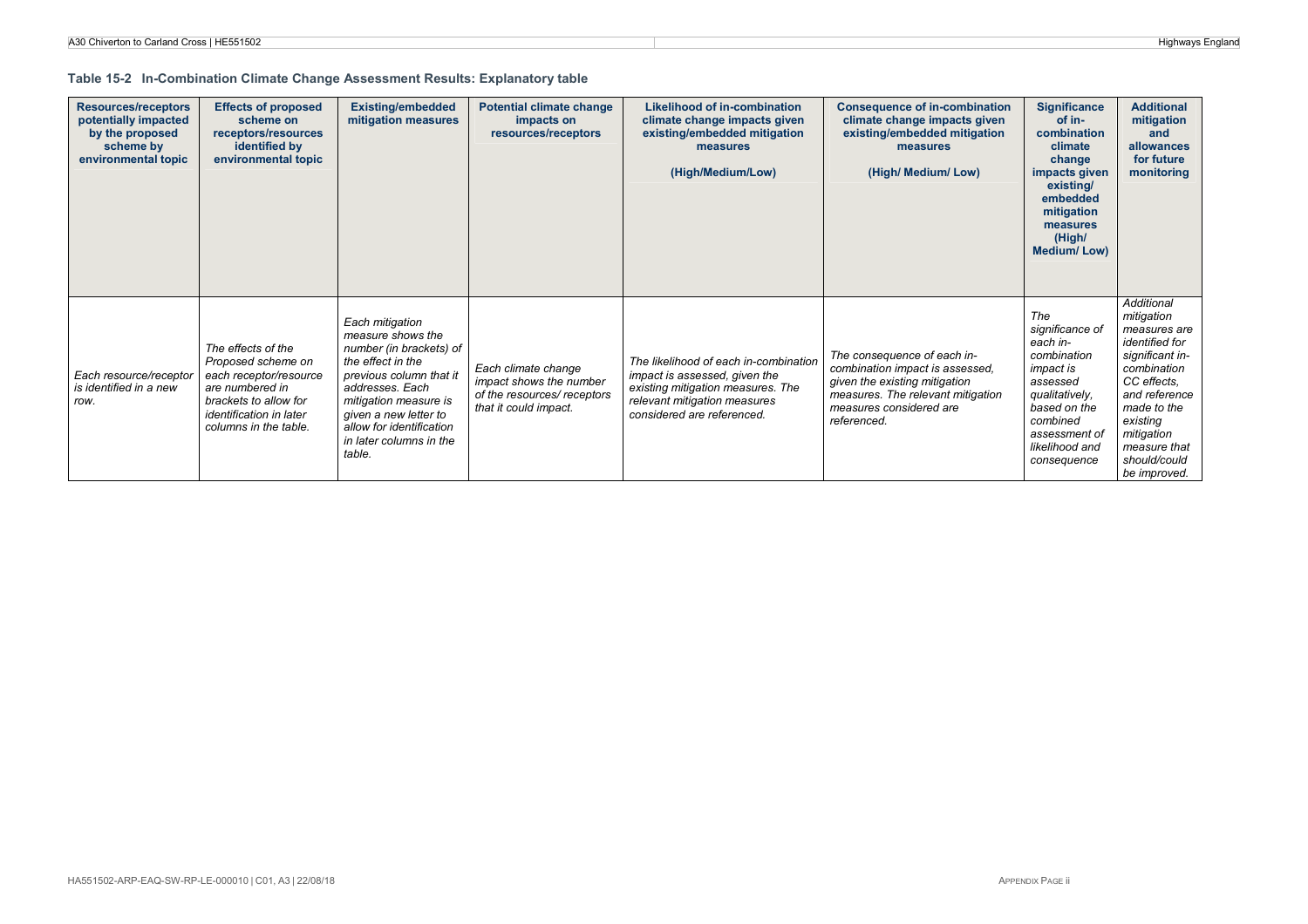#### **Table 15-3 In-Combination Climate Change Assessment Results: Air Quality**

| <b>Resources/receptors</b><br>potentially impacted<br>by the proposed<br>scheme by<br>environmental topic                                                                                                                                                        | <b>Effects of proposed</b><br>scheme on<br>receptors/resources<br>identified by<br>environmental topic                                                                                                                                                                | <b>Existing/embedded</b><br>mitigation measures                                                                                                              | <b>Potential climate change</b><br>impacts on<br>resources/receptors                                                                                                                                                       | <b>Likelihood of in-combination</b><br>climate change impacts given<br>existing/embedded mitigation<br>measures                                                                                         | <b>Consequence of in-combination</b><br>climate change impacts given<br>existing/embedded mitigation<br>measures                                                                                           | <b>Significance</b><br>of in-<br>combination<br>climate<br>change<br>impacts given<br>existing/embe<br>dded<br>mitigation<br>measures | <b>Additional</b><br>mitigation<br>and<br>allowances<br>for future<br>monitoring |
|------------------------------------------------------------------------------------------------------------------------------------------------------------------------------------------------------------------------------------------------------------------|-----------------------------------------------------------------------------------------------------------------------------------------------------------------------------------------------------------------------------------------------------------------------|--------------------------------------------------------------------------------------------------------------------------------------------------------------|----------------------------------------------------------------------------------------------------------------------------------------------------------------------------------------------------------------------------|---------------------------------------------------------------------------------------------------------------------------------------------------------------------------------------------------------|------------------------------------------------------------------------------------------------------------------------------------------------------------------------------------------------------------|---------------------------------------------------------------------------------------------------------------------------------------|----------------------------------------------------------------------------------|
|                                                                                                                                                                                                                                                                  | During construction:<br>(1) Dust and particulate<br>emissions during<br>earthworks construction                                                                                                                                                                       | (1,2) Compliance with<br>outline CEMP to<br>implement best<br>practice mitigation<br>methods for dust<br>suppression and<br>control of on-site<br>emissions. | $(1,2,3,4)$ Changes in wind<br>patterns may affect the<br>spread of pollutants.<br>However, consequences of<br>this are very uncertain.                                                                                    | Low - No conclusive projections<br>relating to wind patterns available;<br>however, it is unlikely that there will<br>be major changes to the spread of<br>pollutants.                                  | Low - The consequences are<br>uncertain; however, it is unlikely that<br>the effects on air quality will be<br>substantial                                                                                 | Low                                                                                                                                   | none                                                                             |
| People; children and<br>elderly are most<br>vulnerable<br>Health effects:<br>Respiratory problems.<br>This is particularly<br>dangerous for young<br>children as increased<br>exposure to soot and<br>particulate matter may<br>have damaging health<br>impacts. | (2) Vehicle exhaust<br>emissions associated<br>with construction related<br>traffic<br>During operation:<br>(3) Changes in vehicle<br>emissions on the local<br>road network as a result<br>of changes to traffic flow.<br>speeds, composition and<br>route alignment | (3) No mitigation<br>required as no<br>significant impacts are<br>predicted.<br>(4) No mitigation<br>required as no<br>significant impacts are<br>predicted. | (1) Drier weather in the<br>summer months may<br>exacerbate the spread of<br>dust.<br>Furthermore, droughts may<br>impair our ability to mitigate<br>this risk (by dampening the<br>site), if there are water<br>shortages | Medium – considering the short<br>timescales relevant to construction.<br>this impact is considered to be of<br>medium likelihood, despite the<br>projected decrease in future summer<br>precipitation. | Low – dust during construction is not<br>considered to be a significant effect<br>by the air quality assessment,<br>including when potential effects of<br>climate change have been taken into<br>account. | Low                                                                                                                                   | none                                                                             |
|                                                                                                                                                                                                                                                                  | (4) Pollutants                                                                                                                                                                                                                                                        |                                                                                                                                                              | (1) Increased levels of<br>precipitation during winter<br>months may reduce spread<br>of dust                                                                                                                              | Medium - Increased precipitation is<br>likely but dust is not normally an<br>issue in winter due to frequent rainfall                                                                                   | Low (Positive) – there is little change<br>from the state of dust currently in<br>winter months compared to the<br>future incorporating climate change.                                                    | Low (Positive)                                                                                                                        | none                                                                             |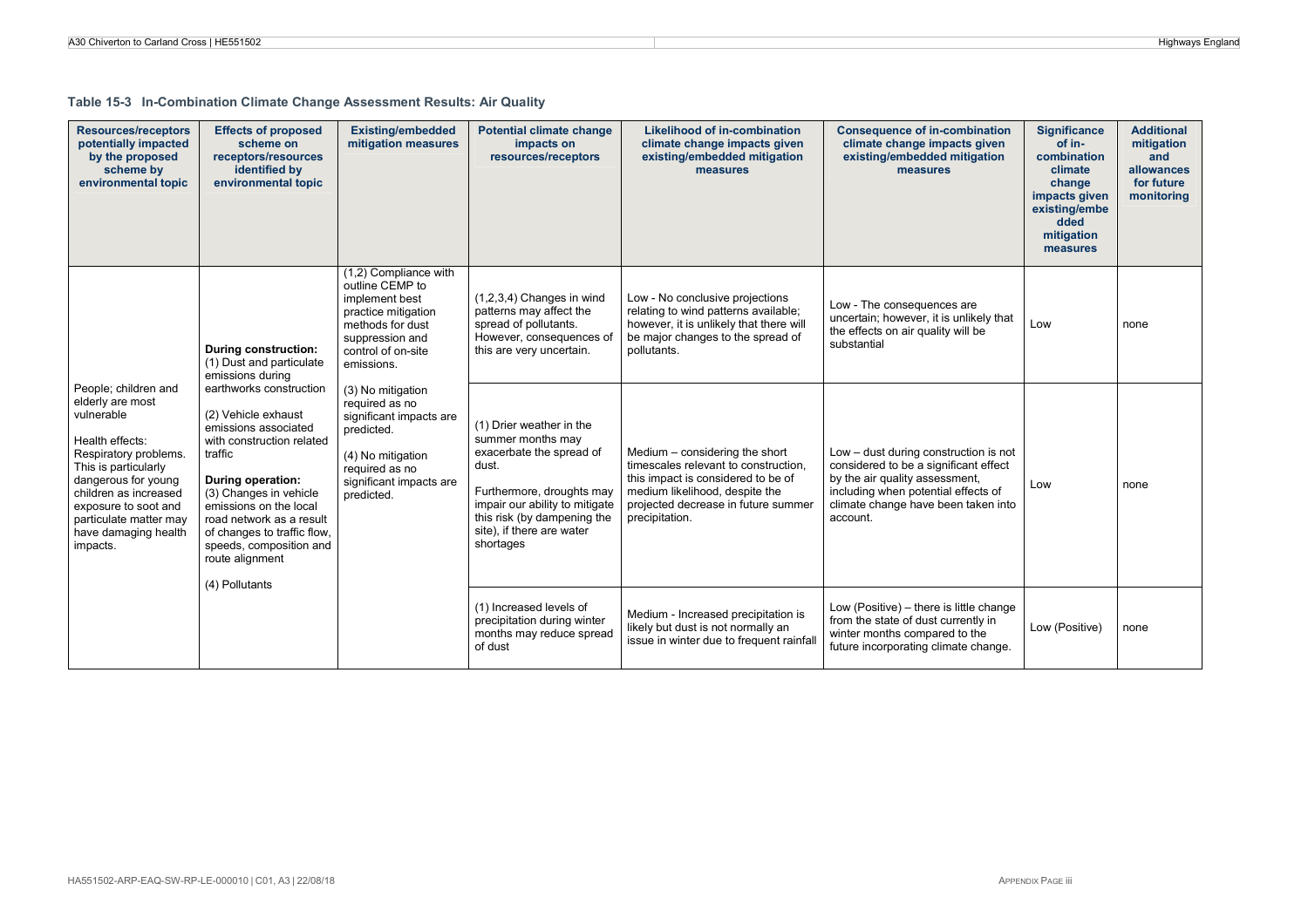#### **Table 15-4 In-Combination Climate Change Assessment Results: Cultural heritage**

| <b>Resources/receptors</b><br>potentially impacted<br>by the proposed<br>scheme by<br>environmental topic | <b>Effects of proposed</b><br>scheme on<br>receptors/resources<br>identified by<br>environmental topic                                                                                                         | <b>Existing/embedded</b><br>mitigation measures                                                                                                                                          | <b>Potential climate change</b><br>impacts on<br>resources/receptors                                                                                                                                                                                            | <b>Likelihood of in-combination</b><br>climate change impacts given<br>existing/embedded mitigation<br>measures                                                                                                                                                                                                                                     | <b>Consequence of in-combination</b><br>climate change impacts given<br>existing/embedded mitigation<br>measures                                                                                                                                  | <b>Significance</b><br>of in-<br>combination<br>climate<br>change<br>impacts given<br>existing/embe<br>dded<br>mitigation<br>measures | <b>Additional</b><br>mitigation<br>and<br>allowances<br>for future<br>monitoring |
|-----------------------------------------------------------------------------------------------------------|----------------------------------------------------------------------------------------------------------------------------------------------------------------------------------------------------------------|------------------------------------------------------------------------------------------------------------------------------------------------------------------------------------------|-----------------------------------------------------------------------------------------------------------------------------------------------------------------------------------------------------------------------------------------------------------------|-----------------------------------------------------------------------------------------------------------------------------------------------------------------------------------------------------------------------------------------------------------------------------------------------------------------------------------------------------|---------------------------------------------------------------------------------------------------------------------------------------------------------------------------------------------------------------------------------------------------|---------------------------------------------------------------------------------------------------------------------------------------|----------------------------------------------------------------------------------|
|                                                                                                           |                                                                                                                                                                                                                |                                                                                                                                                                                          | (2) Increased rainfall during<br>winter months, combined<br>with increased runoff as a<br>result of the scheme -<br>historic rainfall and<br>drainage systems may be<br>unable to handle the<br>increased amount of water,<br>leading to localised<br>flooding. | Low - increased rainfall may affect<br>the drains in winter months.<br>potentially exceeding their capacity.<br>However, localised flooding is<br>unlikely, as the scheme is located in<br>an area of low flood risk. The<br>residual risk to be mitigated through<br>robust drainage design, incorporating<br>climate change considerations.       | Medium - as exhausted drainage<br>systems could lead to localised<br>flooding which has consequences for<br>local communities and<br>archaeological sites.                                                                                        | Low                                                                                                                                   | none                                                                             |
|                                                                                                           | (1) Noise and vibrations<br>during operation may<br>affect historic buildings<br>(2) Potential removal or<br>demolition of historic<br>sites that may be within<br>the scheme's location                       |                                                                                                                                                                                          | (4,5) Changes in soil<br>moisture may pose a threat<br>to preservation of buried<br>archaeology - exacerbating<br>effects to archaeological<br>sites partially affected by<br>the scheme.                                                                       | Low - buried archaeology under the<br>scheme is to be excavated and not<br>further affected by climate change.<br>Buried remains may be partially<br>located under the scheme, in which<br>case there would be impacts from<br>the scheme and climate change; the<br>presence of such buried archaeology<br>is unconfirmed                          | Low - while soil moisture affects the<br>preservation of buried archaeology,<br>the effects of gradual changes in soil<br>moisture are expected to be low.                                                                                        | Low                                                                                                                                   | none                                                                             |
| Archaeological/ historic<br>sites                                                                         | (3) The scheme may<br>impact the setting of<br>listed sites (e.g. skyline,<br>views, lighting, noise)<br>(4) Permanent removal of<br>archaeological features (<br>e.g. mining features,<br>prehistoric period) | There may be a slight<br>beneficial effect on<br>some assets, as the<br>road would be moved<br>slightly further from<br>them, increasing the<br>sense of tranquillity in<br>the setting. | (2, 5) Increased number of<br>heavy rain events may lead<br>to increased erosion to<br>archaeological sites<br>partially affected by the<br>scheme, e.g. round<br>barrows.                                                                                      | Medium - increased rain in winter is<br>likely; the potential increase in<br>surface water runoff may have some<br>impact on erosion to round barrows.<br>It is unlikely that the public will have<br>access to any round barrows as a<br>result of the scheme, further<br>reducing the likelihood of the in-<br>combination climate change impact. | Low - the increase in erosion rates<br>due to changes in winter rainfall<br>patterns is expected to be small.                                                                                                                                     | Low                                                                                                                                   | none                                                                             |
|                                                                                                           | (5) Drilling and land<br>excavation may result in<br>damage to buried<br>archaeology                                                                                                                           |                                                                                                                                                                                          | (3) Potential increases in<br>wind speed as a result of<br>frequency and severity of<br>storms may impact on<br>setting due to trees lost.                                                                                                                      | Low - it is difficult to quantify wind<br>increases and the likely impact on<br>the setting. Based on professional<br>judgement likelihood is expected to<br>be low.                                                                                                                                                                                | Low - based on professional<br>judgement the consequence of trees<br>lost in such a way on the local setting<br>is expected to be low.                                                                                                            | Low                                                                                                                                   | none                                                                             |
|                                                                                                           |                                                                                                                                                                                                                |                                                                                                                                                                                          | (3) Increased frequency<br>and severity of drought<br>events may affect planted<br>screens, which protect<br>views from listed sites of<br>the road.                                                                                                            | Medium - drought events can be<br>expected to become more frequent<br>and severe and this may adversely<br>impact flora, fauna and water<br>features. However, projections for<br>extreme weather events are<br>associated with higher uncertainty.                                                                                                 | Medium - planted screens play an<br>important role for the setting in the<br>area and impacts as a result of more<br>frequent drought events, in<br>combination with the impacts of the<br>scheme are assessed as being of<br>medium consequence. | Medium                                                                                                                                | none                                                                             |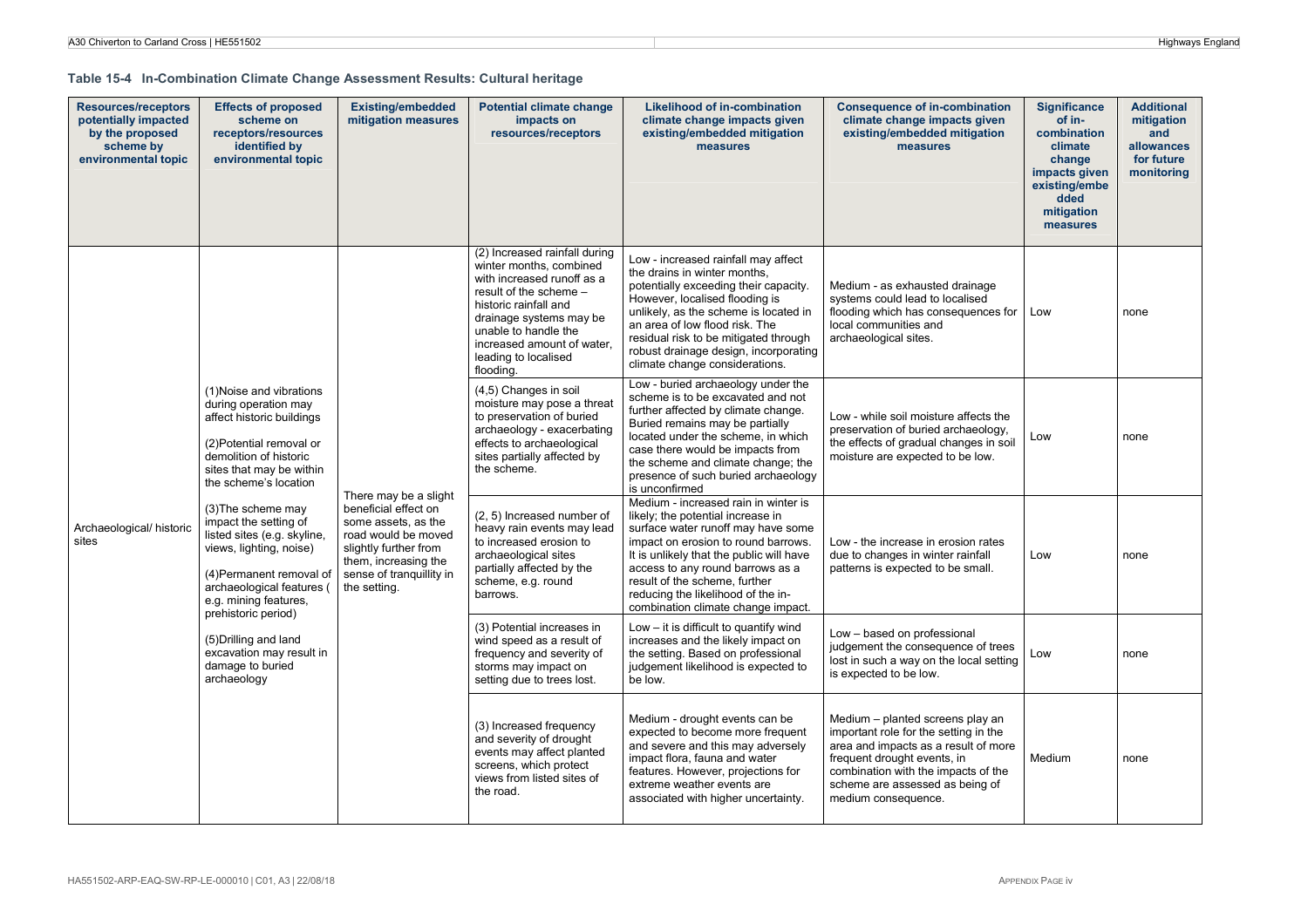| <b>Resources/receptors</b><br>potentially impacted<br>by the proposed<br>scheme by<br>environmental topic | <b>Effects of proposed</b><br>scheme on<br>receptors/resources<br>identified by<br>environmental topic | <b>Existing/embedded</b><br>mitigation measures                                                                                                               | <b>Potential climate change</b><br>impacts on<br>resources/receptors                                                                                                                              | <b>Likelihood of in-combination</b><br>climate change impacts given<br>existing/embedded mitigation<br>measures                                                                                                                                                                                                                                      | <b>Consequence of in-combination</b><br>climate change impacts given<br>existing/embedded mitigation<br>measures                                                                                                                          | <b>Significance</b><br>of in-<br>combination<br>climate<br>change<br>impacts given<br>existing/embe<br>dded<br>mitigation<br>measures | <b>Additional</b><br>mitigation<br>and<br>allowances<br>for future<br>monitoring |
|-----------------------------------------------------------------------------------------------------------|--------------------------------------------------------------------------------------------------------|---------------------------------------------------------------------------------------------------------------------------------------------------------------|---------------------------------------------------------------------------------------------------------------------------------------------------------------------------------------------------|------------------------------------------------------------------------------------------------------------------------------------------------------------------------------------------------------------------------------------------------------------------------------------------------------------------------------------------------------|-------------------------------------------------------------------------------------------------------------------------------------------------------------------------------------------------------------------------------------------|---------------------------------------------------------------------------------------------------------------------------------------|----------------------------------------------------------------------------------|
|                                                                                                           |                                                                                                        |                                                                                                                                                               | $(1,2,3)$ Increase in<br>temperature during summer<br>months may result in an<br>increase in tourist visits to<br>historical sites. The<br>resulting increase in footfall<br>may increase erosion | Low - it is possible that increased<br>summer temperature may lead to an<br>increase in tourist flows in the area,<br>increasing footfall. Furthermore, it is<br>unlikely that the public will have<br>access to any round barrows as a<br>result of the scheme, further<br>reducing the likelihood of the in-<br>combination climate change impact. | Low - the effect of increased footfall<br>on the round barrows is not expected<br>to be large as barrows on private<br>land will not be open to the public.                                                                               | Low                                                                                                                                   | none                                                                             |
|                                                                                                           |                                                                                                        |                                                                                                                                                               | (6) Increased frequency<br>and severity of drought<br>events may result in loss of<br>hedgerows                                                                                                   | Medium - Drought events can be<br>expected to become more frequent<br>and severe and this may adversely<br>impact flora, including hedgerows.<br>However, projections for extreme<br>weather events are associated with<br>higher uncertainty.                                                                                                       | Medium - hedgerows play an<br>important role of the setting in the<br>area and impacts as a result of more<br>frequent drought events, in<br>combination with the impacts of the<br>scheme are assessed as being of<br>medium consequence | Medium                                                                                                                                | none                                                                             |
|                                                                                                           |                                                                                                        |                                                                                                                                                               | (4) Changes in agricultural<br>regime may introduce new<br>crops to the area. Crops<br>used for biofuels may be<br>more damaging to<br>archaeological sites.                                      | Low - likelihood of drastic change in<br>agricultural regime as a result of<br>climate change in combination of the<br>scheme is low                                                                                                                                                                                                                 | Low - it is unlikely that the new crops<br>will be planted widely and greatly<br>affect archaeological sites, leading to<br>low consequence level being<br>assigned.                                                                      | Low                                                                                                                                   | none                                                                             |
| Hedgerows                                                                                                 | (6) Destruction of historic<br>hedgerows                                                               | (6) Hedgerows that are<br>considered to relate to<br>the miners<br>smallholdings that are<br>associated with the<br>World Heritage Site<br>should be avoided. | (3,6)Increased<br>temperatures may lead to<br>longer growing season,<br>affecting planted screens                                                                                                 | Medium - it is possible that increased<br>summer temperature all year round<br>may lead to longer growing seasons                                                                                                                                                                                                                                    | Medium (Positive) - longer growing<br>seasons may have a positive impact<br>on planted screens, enabling them to<br>grow faster                                                                                                           | Medium<br>(Positive)                                                                                                                  | none                                                                             |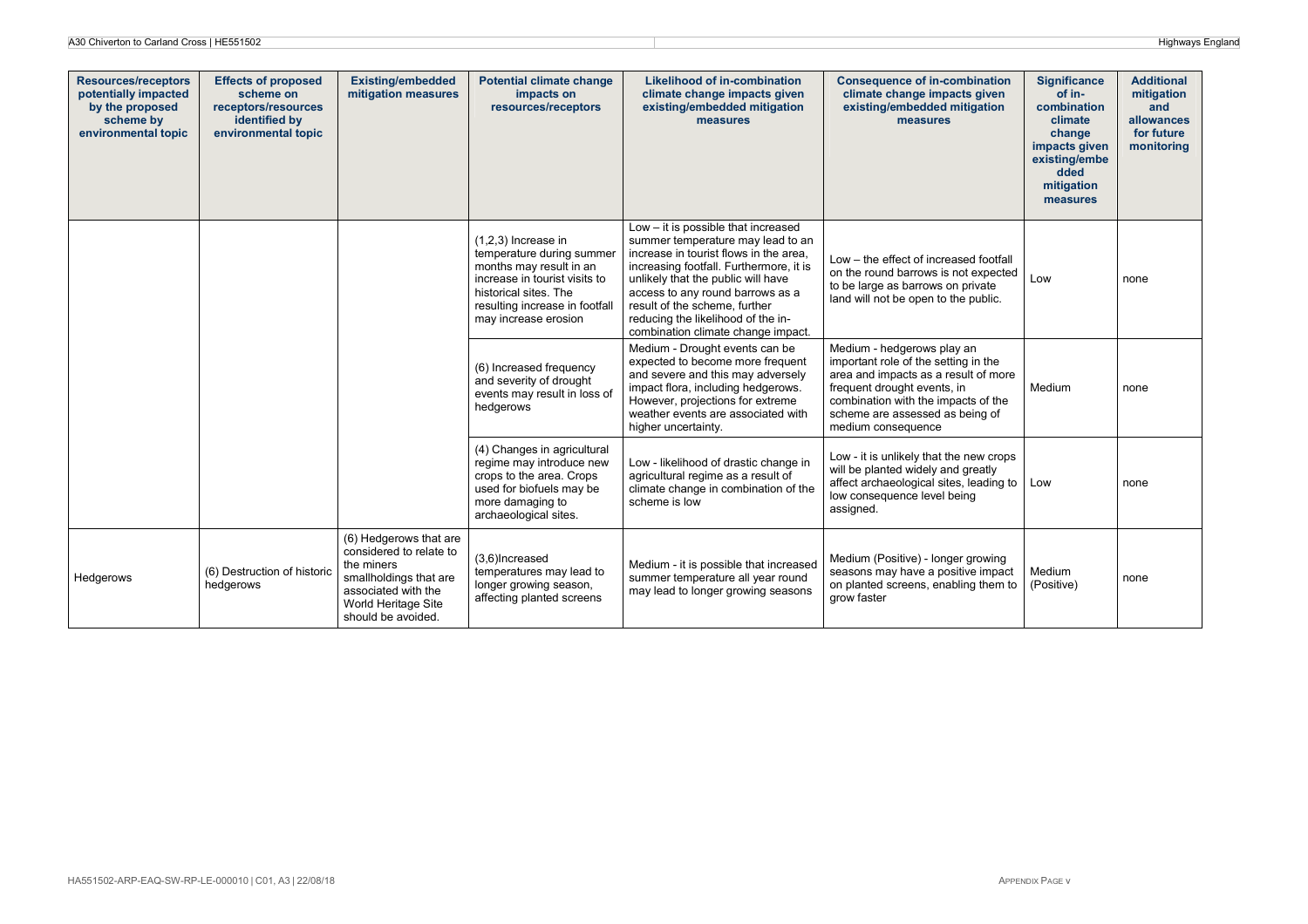**Table 15-5 In-Combination Climate Change Assessment Results: Biodiversity** 

| <b>Resources/receptors</b><br>potentially impacted<br>by the proposed<br>scheme by<br>environmental topic                                                                                                                                                                           | <b>Effects of proposed</b><br>scheme on<br>receptors/resources<br>identified by<br>environmental topic                                                                                                                                                                                                                          | <b>Existing/embedded</b><br>mitigation measures                                                                                                                                                                                                                                                                                                                                                  | <b>Potential climate change</b><br>impacts on<br>resources/receptors                                                                                                                                                         | <b>Likelihood of in-combination</b><br>climate change impacts given<br>existing/embedded mitigation<br>measures                                                                                                                                     | <b>Consequence of in-combination</b><br>climate change impacts given<br>existing/embedded mitigation<br>measures                                                           | <b>Significance</b><br>of in-<br>combination<br>climate<br>change<br>impacts given<br>existing/embe<br>dded<br>mitigation<br>measures | <b>Additional</b><br>mitigation<br>and<br>allowances<br>for future<br>monitoring |
|-------------------------------------------------------------------------------------------------------------------------------------------------------------------------------------------------------------------------------------------------------------------------------------|---------------------------------------------------------------------------------------------------------------------------------------------------------------------------------------------------------------------------------------------------------------------------------------------------------------------------------|--------------------------------------------------------------------------------------------------------------------------------------------------------------------------------------------------------------------------------------------------------------------------------------------------------------------------------------------------------------------------------------------------|------------------------------------------------------------------------------------------------------------------------------------------------------------------------------------------------------------------------------|-----------------------------------------------------------------------------------------------------------------------------------------------------------------------------------------------------------------------------------------------------|----------------------------------------------------------------------------------------------------------------------------------------------------------------------------|---------------------------------------------------------------------------------------------------------------------------------------|----------------------------------------------------------------------------------|
| European designated<br>sites<br>Newlyn Downs SAC<br>which is located at its<br>closest 111.5 m to the                                                                                                                                                                               | Construction<br>(1) Loss or degradation<br>of habitats through:<br>- Permanent<br>and temporary land-take<br>within the proposed<br>scheme footprint;<br>- Permanent                                                                                                                                                            | Where possible, the<br>scheme has been<br>designed to avoid,<br>eliminate, or reduce the<br>magnitude of the<br>potential impacts<br>described above, in                                                                                                                                                                                                                                         | $(1, 2, 3)$ Higher levels of<br>winter precipitation may<br>increase likelihood of<br>flooding, therefore<br>damaging habitats and<br>increasing habitat<br>fragmentation.                                                   | Low - Low likelihood of flooding in<br>the local area. Further mitigated<br>through robust drainage design,<br>incorporating climate change<br>considerations.                                                                                      | Low - The effect of any potential<br>flooding and resulting habitat<br>fragmentation is not expected to be<br>large or long-lasting.                                       | Low                                                                                                                                   | none                                                                             |
| north of the scheme.<br>(International<br>Significance)<br>Statutorily designated<br>sites                                                                                                                                                                                          | manipulation of habitats,<br>e.g. landscaping and<br>'tidying-up' of areas not<br>within the footprint, felling<br>of trees for Health and<br>Safety reasons<br>(2) Disruption to breeding,                                                                                                                                     | particular, habitat<br>severance and species<br>mortality. A total of 33<br>crossings are proposed<br>that will be suitable for<br>badgers, otters, bats<br>and/or reptiles.                                                                                                                                                                                                                     | (1, 3) Increased risk of<br>drought may have a<br>detrimental effect on<br>habitats and contribute<br>towards habitat<br>degradation.                                                                                        | Medium - Drought events can be<br>expected to become more frequent<br>and severe and this may adversely<br>impact flora, fauna and water<br>features. However, projections for<br>extreme weather events are<br>associated with higher uncertainty. | Low - no large or long-lasting<br>impacts to habitats are expected as<br>a result of the combined effects of<br>increased frequency of drought and<br>the proposed scheme. | Low                                                                                                                                   | none                                                                             |
| Newlyn Downs SSSI,<br>Carrick Heaths SSSI,<br><b>Carnkief Ponds SSSI</b><br>and<br>Ventongimps SSSI                                                                                                                                                                                 | feeding and migration<br>patterns of species<br>through:<br>-Temporary<br>storage of construction<br>materials within/adjacent                                                                                                                                                                                                  | Mammal fencing will be<br>provided throughout the<br>scheme.<br>The loss of important<br>habitats (such as                                                                                                                                                                                                                                                                                       | (1) Higher frequency of<br>storms would increase risk<br>of felling trees and<br>destroying habitats.                                                                                                                        | Low - it is not currently possible to<br>provide robust projections for wind<br>speed. Overall it is deemed unlikely<br>that wildlife habitat will be adversely<br>affected.                                                                        | Low - no large or long-lasting<br>additional impacts to habitats due<br>increased storm frequency are<br>expected.                                                         | Low                                                                                                                                   | none                                                                             |
| (National Significance)<br><b>Priority Habitats</b><br>Five habitats within the<br>search area potentially                                                                                                                                                                          | to ecological resources<br>with associated land<br>contamination and<br>compaction<br>- Direct and<br>indirect disturbance from<br>construction.                                                                                                                                                                                | heathland and<br>woodland) and habitats<br>suitable for protected<br>and notable species<br>(including hedgerows)<br>will be mitigated by                                                                                                                                                                                                                                                        | (1) Changes in<br>winter/summer precipitation<br>patterns may have an<br>impact on aquatic species<br>and burrowing animals.                                                                                                 | Low - No major rivers in the area.<br>The majority of animals in the vicinity<br>of the scheme are unlikely to be<br>affected, with the exception of otters,<br>where suitable mitigation is provided.                                              | Low - limited impacts expected,<br>based on the wildlife present in the<br>vicinity of the scheme.                                                                         | Low                                                                                                                                   | none                                                                             |
| qualifying as Priority<br>Habitats under the<br>NERC Act. These are<br>purple moor grass and<br>rush pasture,<br>deciduous woodland,<br>qood quality semi-<br>improved grassland,<br>lowland heathland and<br>lowland fen.<br>Species-rich<br>hedgerows and<br>Cornish hedge banks. | - Habitat<br>fragmentation;<br>Operation<br>(3) Disruption to breeding,<br>feeding and migration<br>patterns of species during<br>operation through:<br>- Displacement,<br>species loss and<br>isolation;<br>- Direct<br>disturbance from<br>operational use visual,<br>noise, vibration and<br>lighting;<br>- Pollution caused | habitat creation,<br>reinstatement, and<br>enhancement providing<br>an overall net gain for<br>biodiversity and<br>important habitats; as<br>shown in the<br><b>Environmental Master</b><br>Plan (Figure 7.6 Chapter<br>7 Landscape).<br>Attenuation ponds and<br>associated drainage has<br>been design to direct<br>road surface runoff into<br>the ponds and reduce<br>any pollution effects. | (1) Longer growing seasons<br>due to higher temperatures<br>may have an impact on<br>plant and animal species.<br>Such impacts would not<br>necessarily be beneficial -<br>any changes can be<br>expected to be detrimental. | Medium - it is possible that increased<br>temperatures may lead to longer<br>growing seasons.                                                                                                                                                       | Low - the potential impacts to be<br>sufficiently mitigated through<br>measures detailed in the Biodiversity<br>chapter such as planting drought<br>tolerant species.      | Low                                                                                                                                   | none                                                                             |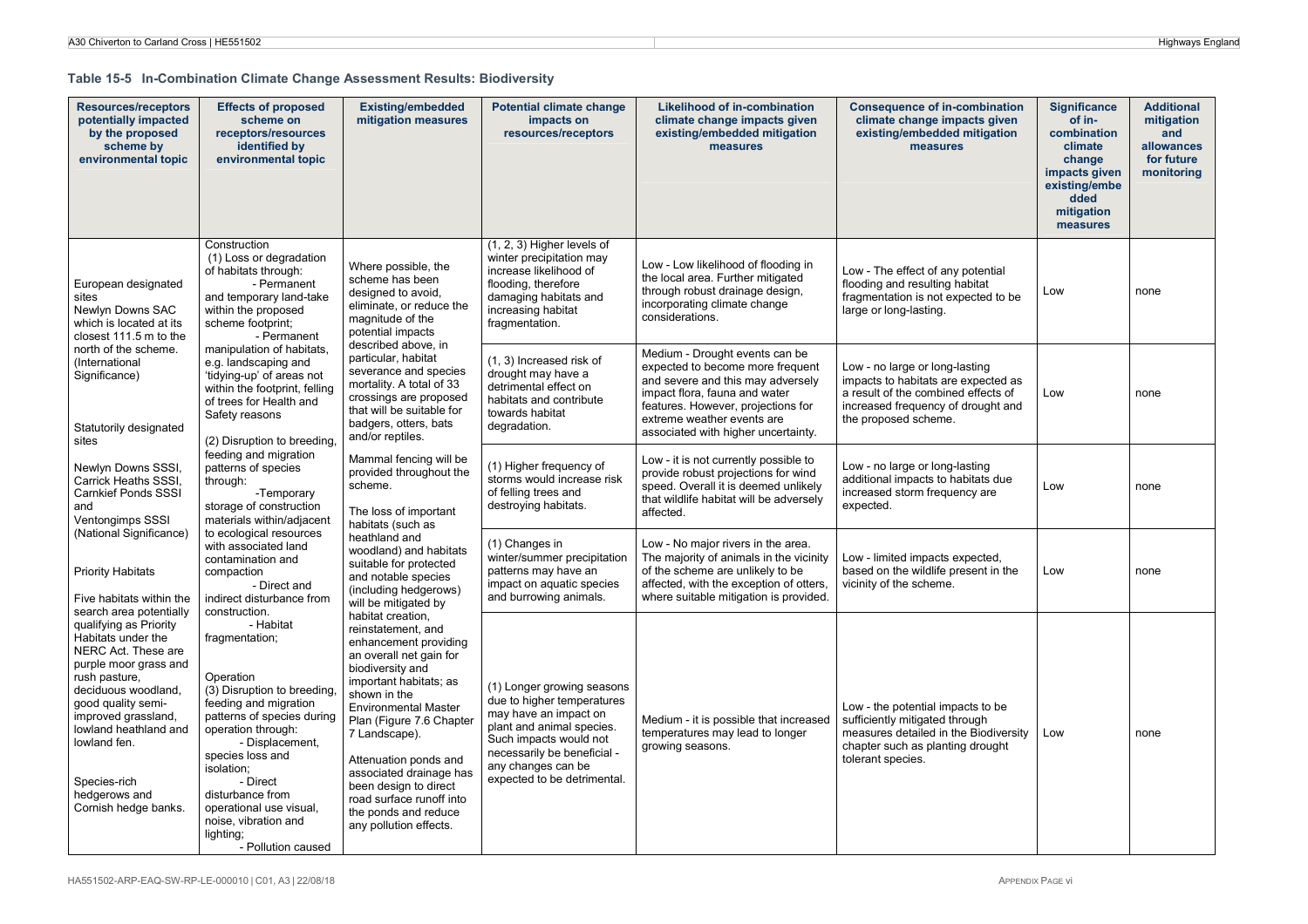| <b>Resources/receptors</b><br>potentially impacted<br>by the proposed<br>scheme by<br>environmental topic | <b>Effects of proposed</b><br>scheme on<br>receptors/resources<br>identified by<br>environmental topic | <b>Existing/embedded</b><br>mitigation measures | <b>Potential climate change</b><br>impacts on<br>resources/receptors                                                                                                                                                                | <b>Likelihood of in-combination</b><br>climate change impacts given<br>existing/embedded mitigation<br>measures                                                                                                 | <b>Consequence of in-combination</b><br>climate change impacts given<br>existing/embedded mitigation<br>measures                                                                                                                      | <b>Significance</b><br>of in-<br>combination<br>climate<br>change<br>impacts given<br>existing/embe<br>dded<br>mitigation<br>measures | <b>Additional</b><br>mitigation<br>and<br>allowances<br>for future<br>monitoring |
|-----------------------------------------------------------------------------------------------------------|--------------------------------------------------------------------------------------------------------|-------------------------------------------------|-------------------------------------------------------------------------------------------------------------------------------------------------------------------------------------------------------------------------------------|-----------------------------------------------------------------------------------------------------------------------------------------------------------------------------------------------------------------|---------------------------------------------------------------------------------------------------------------------------------------------------------------------------------------------------------------------------------------|---------------------------------------------------------------------------------------------------------------------------------------|----------------------------------------------------------------------------------|
|                                                                                                           | by runoff and air<br>deposition.<br>- Direct species<br>mortality through vehicle<br>collision.        |                                                 |                                                                                                                                                                                                                                     |                                                                                                                                                                                                                 |                                                                                                                                                                                                                                       |                                                                                                                                       |                                                                                  |
|                                                                                                           | Additional possible<br>considerations arising                                                          |                                                 | (3) Increased winter rainfall<br>combined with increase<br>airborne pollutants may<br>result in increased acid rain.<br>Damage to wildlife: Acid<br>rain-damage to trees, soils,<br>water bodies, coral (in the<br>Cornwall region) | Low - This relationship is associated<br>with high uncertainty, but the<br>potential increase in the frequency of<br>occurrence of acid rain is likely to be<br>small.                                          | Low - the additional pollution as a<br>result of the scheme is expected to<br>be relatively small.                                                                                                                                    | Low                                                                                                                                   | none                                                                             |
|                                                                                                           | from interaction with other<br>topics:                                                                 |                                                 | (3) Increased winter rainfall<br>may have an effect on<br>pollution caused by runoff.                                                                                                                                               | Low - The relationship between<br>increased winter rainfall and changes<br>in harmful leakage patterns are not<br>well understood, but it is unlikely that<br>the climate change impact will be<br>substantial. | Low - The effects of increased<br>rainfall on the spread of<br>contaminants are expected to be<br>small, compared to current rainfall<br>levels, as the contaminants may<br>travel faster to rivers but they will be<br>more diluted. | Low                                                                                                                                   | none                                                                             |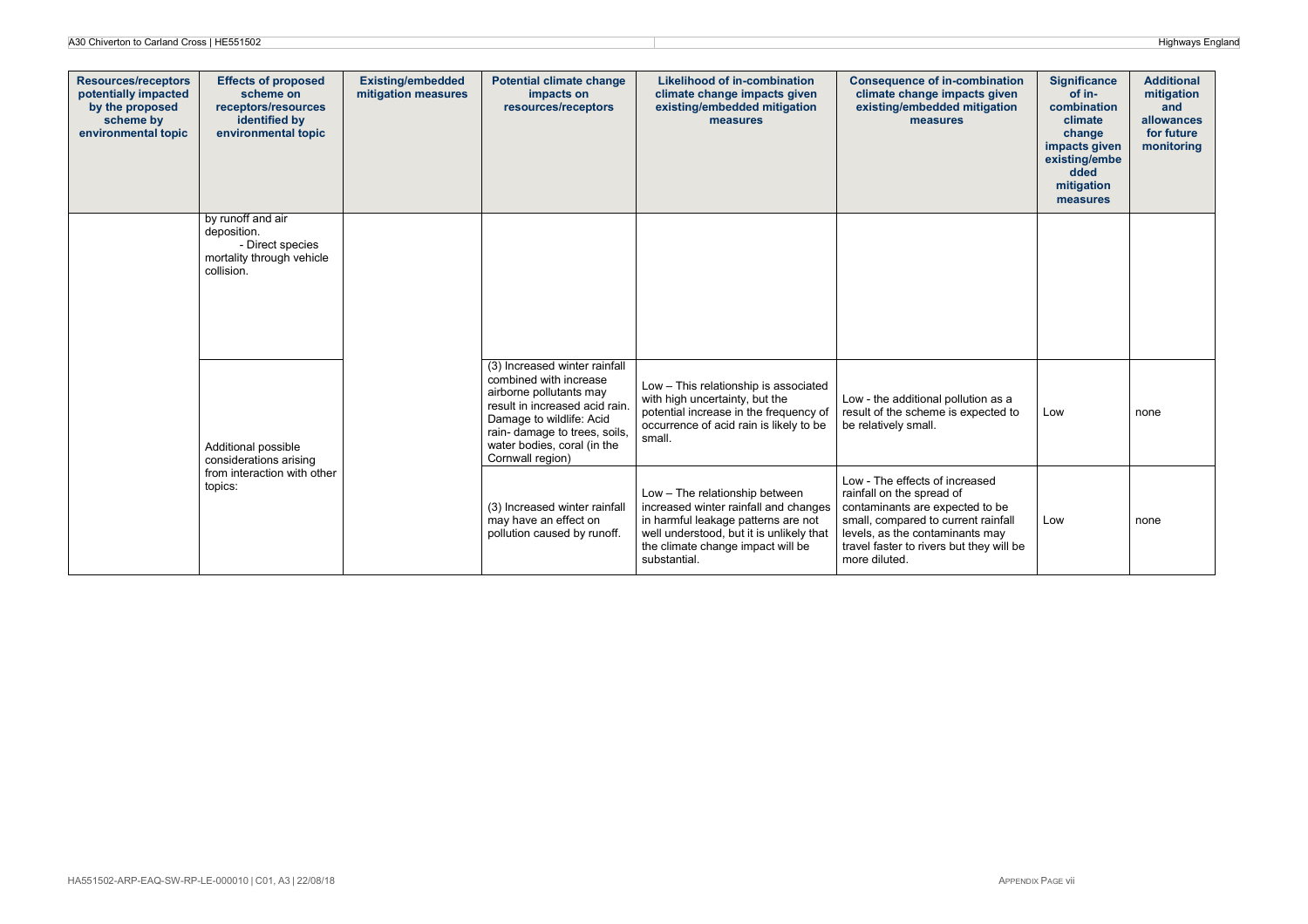#### **Table 15-6 In-Combination Climate Change Assessment Results: Landscape and Visual Effects**

| <b>Resources/receptors</b><br>potentially impacted<br>by the proposed<br>scheme by<br>environmental topic | <b>Effects of proposed</b><br>scheme on<br>receptors/resources<br>identified by<br>environmental topic                                                                                                                                                   | <b>Existing/embedded</b><br>mitigation measures                                                                                                                                                                                                                                                                                                                                                                                                                                                                                                                                                                                                                                                 | <b>Potential climate change</b><br>impacts on<br>resources/receptors                                                                                                                                                                         | <b>Likelihood of in-combination</b><br>climate change impacts given<br>existing/embedded mitigation<br>measures                                                                                                                                     | <b>Consequence of in-combination</b><br>climate change impacts given<br>existing/embedded mitigation<br>measures                                                                                                                                | <b>Significance</b><br>of in-<br>combination<br>climate<br>change<br>impacts given<br>existing/embe<br>dded<br>mitigation<br>measures | <b>Additional</b><br><b>Mitigation</b><br>and<br><b>Allowances</b><br>for future<br>monitoring |
|-----------------------------------------------------------------------------------------------------------|----------------------------------------------------------------------------------------------------------------------------------------------------------------------------------------------------------------------------------------------------------|-------------------------------------------------------------------------------------------------------------------------------------------------------------------------------------------------------------------------------------------------------------------------------------------------------------------------------------------------------------------------------------------------------------------------------------------------------------------------------------------------------------------------------------------------------------------------------------------------------------------------------------------------------------------------------------------------|----------------------------------------------------------------------------------------------------------------------------------------------------------------------------------------------------------------------------------------------|-----------------------------------------------------------------------------------------------------------------------------------------------------------------------------------------------------------------------------------------------------|-------------------------------------------------------------------------------------------------------------------------------------------------------------------------------------------------------------------------------------------------|---------------------------------------------------------------------------------------------------------------------------------------|------------------------------------------------------------------------------------------------|
| Natural Landscapes                                                                                        | (1) Environmental:<br>Loss of features; Cornish<br>hedges and land mark<br>trees; Disruption of field<br>pattern.                                                                                                                                        | (1) Firstly, retain and<br>protect as much of the<br>existing vegetation as<br>possible. Secondly, carry<br>out new planting for<br>landscape and+ visual<br>mitigation and to replace<br>any vegetation lost to<br>construction of the<br>preferred option.<br>Include construction of<br>new Cornish hedges for<br>landscape integration.<br>Planting will be in locally<br>characteristic patterns.<br>not on a regular grid.<br>(2) Design would include<br>construction of new<br>Cornish hedges for<br>landscape integration<br>and to maintain local<br>character and heritage.<br>Landscape integration<br>would include natural<br>regeneration and<br>recreation of lowland<br>heath. | (1) Increased frequency<br>and severity of drought<br>events may adversely affect<br>flora, fauna and water<br>features.                                                                                                                     | Medium - Drought events can be<br>expected to become more frequent<br>and severe and this may adversely<br>impact flora, fauna and water<br>features. However, projections for<br>extreme weather events are<br>associated with higher uncertainty. | Low - the effects of drought on<br>landscape are not expected to be long<br>lasting, due to mitigation embedded in<br>the design. Drought-tolerant plant<br>species to be selected where<br>appropriate when designing landscape<br>mitigation. | Low                                                                                                                                   | none                                                                                           |
|                                                                                                           | (2) Character:<br>Changes to local<br>landscape character<br>The busy A30 exerts an<br>influence over the<br>landscape, tending to<br>reduce tranquillity within<br>adjacent areas.<br>$(3)$ Views:<br>Changes impacting on the<br>composition of views. |                                                                                                                                                                                                                                                                                                                                                                                                                                                                                                                                                                                                                                                                                                 | (2.3) Increased<br>temperature and frequency<br>and severity of heat waves<br>may lead to increased<br>frequency of forest/grass<br>fires. This may result in a<br>loss of trees, biodiversity<br>and aesthetically change<br>the landscape. | Low - Projected are increases in<br>temperature and reduced summer<br>precipitation; in extreme cases<br>these may lead to forest/grass fires.<br>although this is expected to occur<br>during only very extreme events.                            | Medium - potential fires could have an<br>adverse effect on the landscape over<br>a relatively long period of time, while<br>vegetation is regenerated.                                                                                         | Low                                                                                                                                   | none                                                                                           |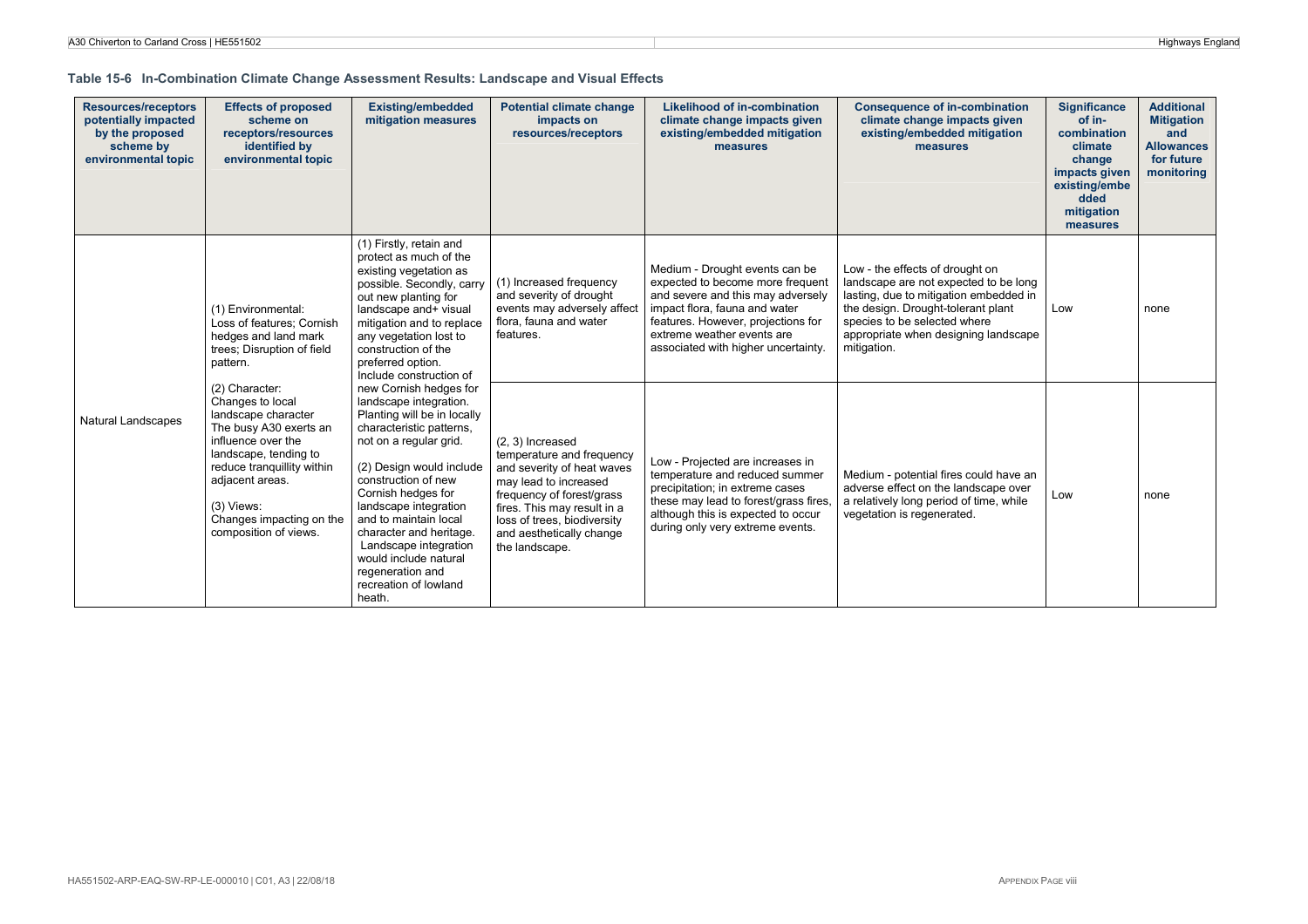| <b>Resources/receptors</b><br>potentially impacted<br>by the proposed<br>scheme by<br>environmental topic | <b>Effects of proposed</b><br>scheme on<br>receptors/resources<br>identified by<br>environmental topic | <b>Existing/embedded</b><br>mitigation measures                                                                                                                                                                                                                                                                                                                                          | <b>Potential climate change</b><br>impacts on<br>resources/receptors                                                                                                              | <b>Likelihood of in-combination</b><br>climate change impacts given<br>existing/embedded mitigation<br>measures                                    | <b>Consequence of in-combination</b><br>climate change impacts given<br>existing/embedded mitigation<br>measures | <b>Significance</b><br>of in-<br>combination<br>climate<br>change<br>impacts given<br>existing/embe<br>dded<br>mitigation<br>measures | <b>Additional</b><br><b>Mitigation</b><br>and<br><b>Allowances</b><br>for future<br>monitoring |
|-----------------------------------------------------------------------------------------------------------|--------------------------------------------------------------------------------------------------------|------------------------------------------------------------------------------------------------------------------------------------------------------------------------------------------------------------------------------------------------------------------------------------------------------------------------------------------------------------------------------------------|-----------------------------------------------------------------------------------------------------------------------------------------------------------------------------------|----------------------------------------------------------------------------------------------------------------------------------------------------|------------------------------------------------------------------------------------------------------------------|---------------------------------------------------------------------------------------------------------------------------------------|------------------------------------------------------------------------------------------------|
|                                                                                                           |                                                                                                        | The construction<br>scheme would respect.<br>maintain, and enhance<br>local landscape<br>character and<br>distinctiveness.<br>Design proposals will<br>reflect local design<br>characteristics and use<br>local materials.<br>(3) Cornish hedges<br>would also provide a<br>screening function and<br>higher hedges<br>(approximately 1.8m)<br>high) also used for noise<br>attenuation. | (2) Areas of high elevation<br>may experience land<br>slippage, partly due to<br>increased rainfall. This<br>could result in a change in<br>landscape and loss of<br>embankments. | Low - risk mitigated through a<br>robust drainage and geotechnical<br>design on the scheme.<br>incorporating climate change<br>considerations.     | Medium - land slippage would cause a<br>change in the landscape.                                                 | Low                                                                                                                                   | none                                                                                           |
|                                                                                                           | (5) Historical heritage<br>landscapes: The scheme<br>may change the setting of<br>these areas.         | (5) Refer to: The Cultural<br>Heritage chapter will<br>cover the setting and<br>significance of the WHS<br>and other heritage<br>assets.                                                                                                                                                                                                                                                 | $(1, 3, 5)$ Higher<br>temperatures may lead to<br>longer growing seasons.                                                                                                         | Medium - longer growing seasons<br>will help increase the speed that<br>designed landscapes grow.                                                  | Medium (positive) - this could increase<br>the speed of growth and affect the<br>landscape.                      | Medium<br>(Positive)                                                                                                                  | none                                                                                           |
| Designed landscapes                                                                                       | (6) The road scheme may<br>encourage greater access<br>and visits to landscape                         |                                                                                                                                                                                                                                                                                                                                                                                          | (6) Warmer summers may<br>increase tourist flows to<br>Cornwall.                                                                                                                  | Medium - An increase of summer<br>temperatures can be expected.<br>which may lead to an increased<br>number of tourists travelling to the<br>area. | Low - The consequence on landscape<br>of increased tourist flows due to<br>climate change is expected to be low. | Low                                                                                                                                   | none                                                                                           |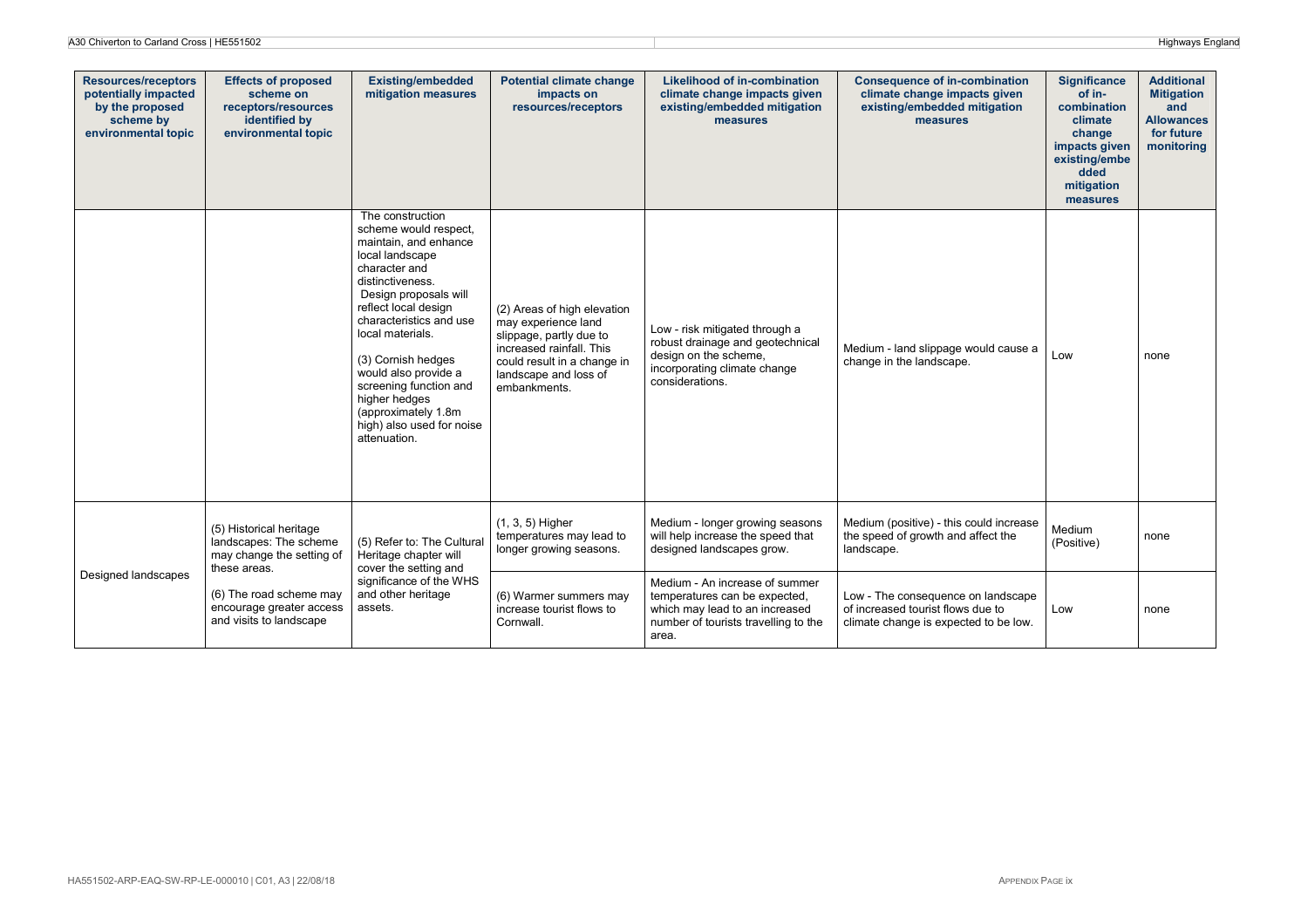#### **Table 15-7 In-Combination Climate Change Assessment Results: Geology and soils**

|  | <b>Resources/receptors</b><br>potentially impacted<br>by the proposed<br>scheme by<br>environmental topic                                 | <b>Effects of proposed</b><br>scheme on<br>receptors/resources<br>identified by<br>environmental topic                                                                                                             | <b>Existing/embedded</b><br>mitigation measures                                                                                                                                                                                                    | <b>Potential climate change</b><br>impacts on<br>resources/receptors                                                                                                                                                                               | <b>Likelihood of in-combination</b><br>climate change impacts given<br>existing/embedded mitigation<br>measures                                                                                                                                                                                                                                                                                                                                                                                                                                                                                                                                       | <b>Consequence of in-combination</b><br>climate change impacts given<br>existing/embedded mitigation<br>measures                                            | <b>Significance</b><br>of in-<br>combination<br>climate<br>change<br><i>impacts</i><br>given<br>existing/<br>embedded<br>mitigation<br>measures | <b>Additional</b><br>mitigation and<br>allowances for<br>future<br>monitoring |
|--|-------------------------------------------------------------------------------------------------------------------------------------------|--------------------------------------------------------------------------------------------------------------------------------------------------------------------------------------------------------------------|----------------------------------------------------------------------------------------------------------------------------------------------------------------------------------------------------------------------------------------------------|----------------------------------------------------------------------------------------------------------------------------------------------------------------------------------------------------------------------------------------------------|-------------------------------------------------------------------------------------------------------------------------------------------------------------------------------------------------------------------------------------------------------------------------------------------------------------------------------------------------------------------------------------------------------------------------------------------------------------------------------------------------------------------------------------------------------------------------------------------------------------------------------------------------------|-------------------------------------------------------------------------------------------------------------------------------------------------------------|-------------------------------------------------------------------------------------------------------------------------------------------------|-------------------------------------------------------------------------------|
|  | <b>Land Stability</b>                                                                                                                     | (1) Soil compaction and<br>de-vegetation, leading to a<br>reduction in infiltration and<br>an increase in surface<br>water runoff, affecting<br>stability<br>(2) Soil erosion as a result<br>of new road cuttings. | Ground risk managed<br>through working in<br>accordance with<br>HD22/08, which ensures<br>a consistent approach to<br>planning and reporting of<br>ground investigations<br>and the planning, design<br>and construction of<br>geotechnical works. | (1, 2, 3) Changes in rainfall<br>levels during summer and<br>winter could affect soil<br>moisture, groundwater<br>levels and hence pore<br>water pressures within<br>slopes leading to a<br>increased rainfall-induced<br>slope instability.       | Low - there is no evidence of<br>significant landslides or instability.<br>Slopes are designed in accordance<br>with Eurocode 7, which is deemed<br>to provide sufficient mitigation.<br>There is insufficient knowledge to<br>justify a departure from current<br>standards.<br>With respect to mining features:<br>there is no evidence of features<br>that would indicate the presence of<br>shallow mining voids within the<br>vicinity of the alignment, except for<br>two shafts (moderate adverse<br>effect). Further studies are required<br>to investigate the stability around<br>shafts, as described in the Geology<br>and soils chapter. | High - Slope instability may have high<br>safety, reputational and economic<br>consequences for the scheme and<br>may cause significant disruption.         | Medium                                                                                                                                          | None                                                                          |
|  | (3) Potential risk of<br>collapse settlement if mine<br>working or mine entrances<br>are present beneath the<br>scheme - to be confirmed. | Geotechnical<br>certification is used to<br>ensure that ground risk<br>is correctly identified.<br>reported and managed<br>through the lifetime of a<br>scheme.                                                    | Frost action related to<br>freeze-thaw cycles is<br>expected to damage<br>engineered slopes.                                                                                                                                                       | Low - average number of frost<br>days is expected to decrease. The<br>precise effects on freeze-thaw<br>cycles and the effect this may have<br>on engineered slopes are<br>associated with uncertainty.                                            | Low - any damage to engineered<br>slopes will be superficial (i.e. ravelling<br>of bedrock) and not expected to affect<br>the global stability                                                                                                                                                                                                                                                                                                                                                                                                                                                                                                        | Low                                                                                                                                                         | None                                                                                                                                            |                                                                               |
|  |                                                                                                                                           |                                                                                                                                                                                                                    |                                                                                                                                                                                                                                                    | (1, 2, 3) Reduced infiltration<br>capacity of the ground due<br>to increased waterlogging<br>and groundwater flooding<br>near springs in winters with<br>higher levels of<br>precipitation.<br>Exacerbated by increased<br>runoff from the scheme. | Low - generally the scheme is<br>situated in an area of low flood risk,<br>however there are areas with a<br>higher risk of groundwater flooding<br>Drainage design to incorporate<br>sufficient climate change<br>allowances to minimise the<br>likelihood of this impact.                                                                                                                                                                                                                                                                                                                                                                           | High - Large ground movements may<br>have high safety, reputational and<br>economic consequences for the<br>scheme and may cause significant<br>disruption. | Medium                                                                                                                                          | none                                                                          |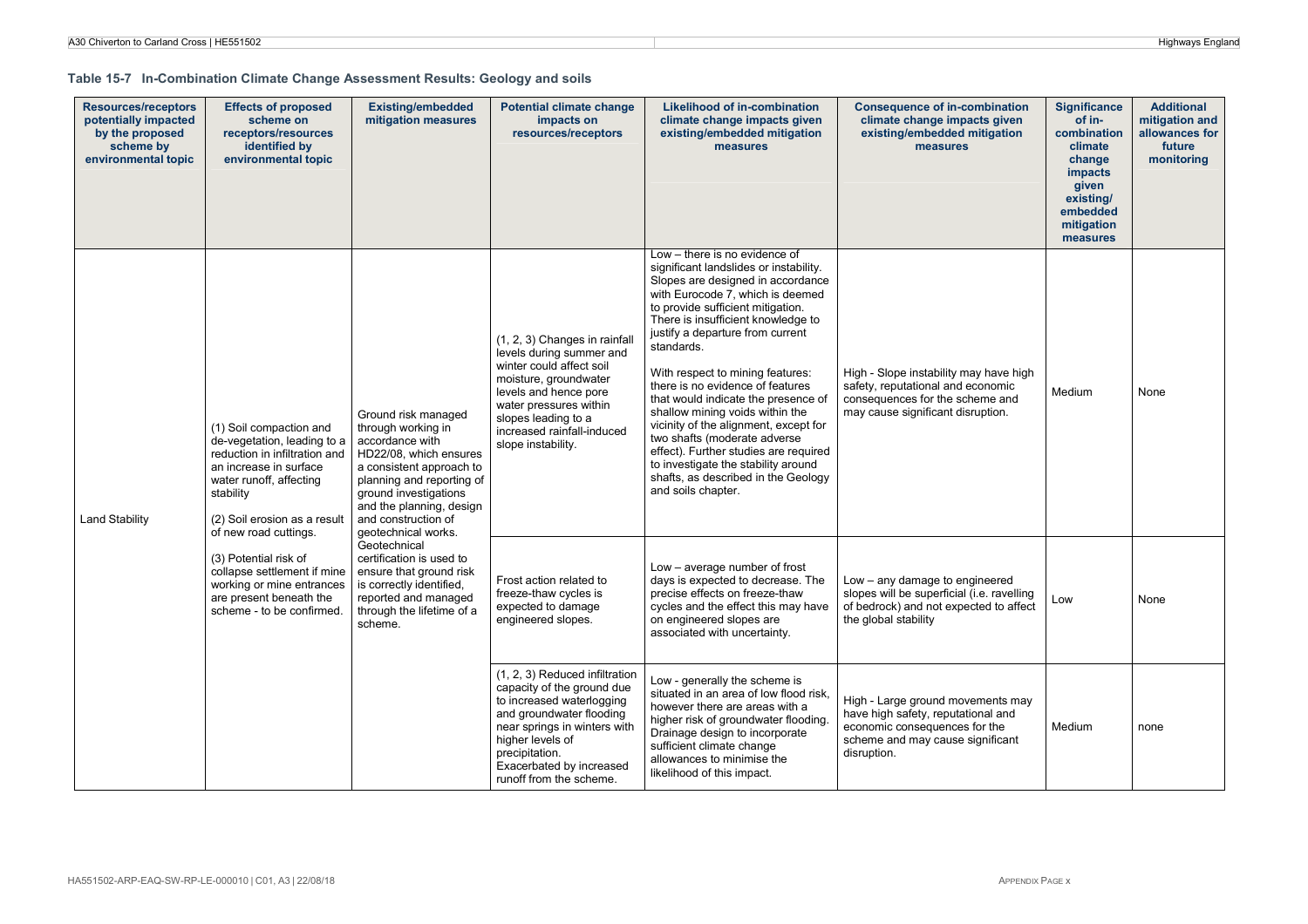| <b>Resources/receptors</b><br>potentially impacted<br>by the proposed<br>scheme by<br>environmental topic | <b>Effects of proposed</b><br>scheme on<br>receptors/resources<br>identified by<br>environmental topic                                                                                                                                                                                                                                                                                                                                                      | <b>Existing/embedded</b><br>mitigation measures                                                                    | <b>Potential climate change</b><br>impacts on<br>resources/receptors                                                                                    | <b>Likelihood of in-combination</b><br>climate change impacts given<br>existing/embedded mitigation<br>measures                                                                                                                                                        | <b>Consequence of in-combination</b><br>climate change impacts given<br>existing/embedded mitigation<br>measures                                                                                                                   | <b>Significance</b><br>of in-<br>combination<br>climate<br>change<br><b>impacts</b><br>given<br>existing/<br>embedded<br>mitigation<br>measures | <b>Additional</b><br>mitigation and<br>allowances for<br>future<br>monitoring |
|-----------------------------------------------------------------------------------------------------------|-------------------------------------------------------------------------------------------------------------------------------------------------------------------------------------------------------------------------------------------------------------------------------------------------------------------------------------------------------------------------------------------------------------------------------------------------------------|--------------------------------------------------------------------------------------------------------------------|---------------------------------------------------------------------------------------------------------------------------------------------------------|------------------------------------------------------------------------------------------------------------------------------------------------------------------------------------------------------------------------------------------------------------------------|------------------------------------------------------------------------------------------------------------------------------------------------------------------------------------------------------------------------------------|-------------------------------------------------------------------------------------------------------------------------------------------------|-------------------------------------------------------------------------------|
|                                                                                                           |                                                                                                                                                                                                                                                                                                                                                                                                                                                             |                                                                                                                    | (2) Increased frequency<br>and severity of drought<br>events may lead to<br>increases in soil erosion in<br>drier summers.                              | Low - Types of soils on site are not<br>dispersive/at significant risk of<br>erosion.                                                                                                                                                                                  | Low - No significant loss of soils<br>expected, may affect production of<br>dust (covered under the Air quality<br>assessment and assessed as<br>insignificant).                                                                   | Low                                                                                                                                             | none                                                                          |
|                                                                                                           |                                                                                                                                                                                                                                                                                                                                                                                                                                                             |                                                                                                                    | (1, 2) Increased frequency<br>and intensity of rainfall<br>events, combined with<br>increased surface runoff,<br>may lead to increased soil<br>erosion. | Medium - Increased winter rainfall<br>is likely to lead to increased volume<br>and velocity of surface water runoff.<br>Due to uncertainty in the<br>relationship between changes in<br>rainfall patterns and soil erosion<br>this is classed as Medium<br>likelihood. | Low - no significant loss of soils<br>expected, Consequences mitigated<br>through a robust drainage design.                                                                                                                        | Low                                                                                                                                             | none                                                                          |
| <b>Land Contamination</b>                                                                                 | (4) Potential for a diffuse<br>presence of contaminative<br>substances such as<br>agricultural fertilisers,<br>pesticides and herbicides.<br>(5) Hydrocarbon based<br>contamination (e.g. fuels<br>and lubricants) associated<br>with leaks or spills from<br>vehicles.<br>(6) Creation of new<br>migratory pathways<br>between potentially<br>contaminated soils and<br>underlying aquifers<br>through ground<br>disturbance such as piling<br>activities; |                                                                                                                    | (4, 5, 6) Increased winter<br>rainfall may spread<br>contaminants faster,<br>leading to a wider range of<br>land affected.                              | Low - The relationship between<br>increased winter rainfall and<br>changes in harmful leakage<br>patterns are not well understood,<br>but it is unlikely that the climate<br>change impact will be substantial.                                                        | Low - The effects of increased rainfall<br>on the spread of contaminants are<br>expected to be small, compared to<br>current rainfall levels, as the<br>contaminants may travel faster to<br>rivers but they will be more diluted. | Low                                                                                                                                             | none                                                                          |
| Groundwater<br>resources                                                                                  | (7) Different activities<br>associated with the<br>construction of the<br>scheme could potentially<br>affect water table and if                                                                                                                                                                                                                                                                                                                             | Ground risk managed<br>through working in<br>accordance with<br>HD22/08, which ensures<br>a consistent approach to | (7) Increased rainfall could<br>lead to increase in leaching<br>of chemicals into<br>groundwater.                                                       | Low - Likelihood reduced to low,<br>through the following of the<br>Contaminated land guidance within<br>Geology and soils topic.                                                                                                                                      | Low - Increased winter precipitation is<br>not expected to have a major effect on<br>the spread of chemicals to the ground<br>water.                                                                                               | Low                                                                                                                                             | none                                                                          |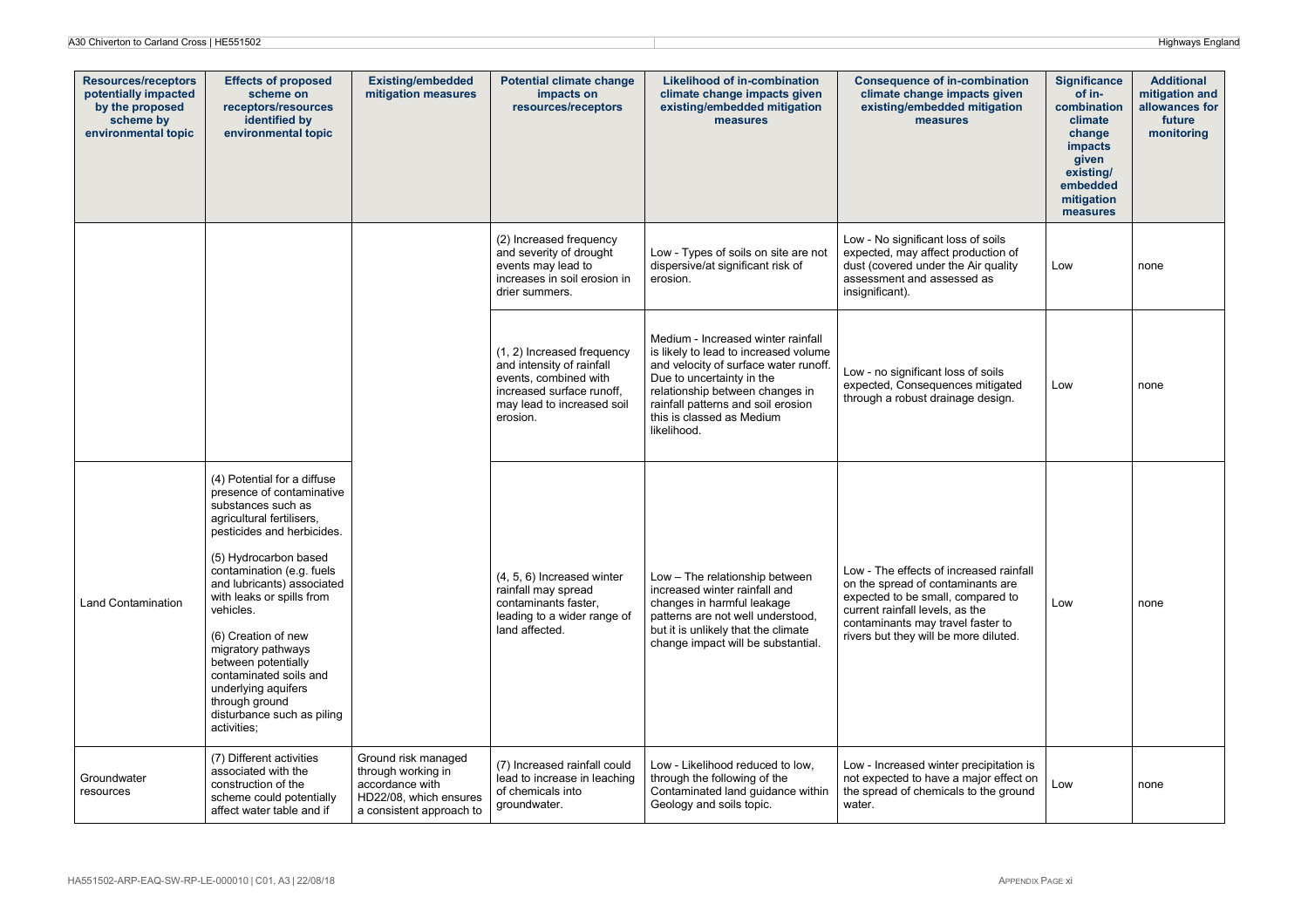| <b>Resources/receptors</b><br>potentially impacted<br>by the proposed<br>scheme by<br>environmental topic | <b>Effects of proposed</b><br>scheme on<br>receptors/resources<br>identified by<br>environmental topic                                                                                       | <b>Existing/embedded</b><br>mitigation measures                                                                                                                                                                                                                                                 | <b>Potential climate change</b><br>impacts on<br>resources/receptors                                                                                                                    | <b>Likelihood of in-combination</b><br>climate change impacts given<br>existing/embedded mitigation<br>measures                                                                                                                       | <b>Consequence of in-combination</b><br>climate change impacts given<br>existing/embedded mitigation<br>measures | <b>Significance</b><br>of in-<br>combination<br>climate<br>change<br><i>impacts</i><br>given<br>existing/<br>embedded<br>mitigation<br>measures | <b>Additional</b><br>mitigation and<br>allowances for<br>future<br>monitoring |
|-----------------------------------------------------------------------------------------------------------|----------------------------------------------------------------------------------------------------------------------------------------------------------------------------------------------|-------------------------------------------------------------------------------------------------------------------------------------------------------------------------------------------------------------------------------------------------------------------------------------------------|-----------------------------------------------------------------------------------------------------------------------------------------------------------------------------------------|---------------------------------------------------------------------------------------------------------------------------------------------------------------------------------------------------------------------------------------|------------------------------------------------------------------------------------------------------------------|-------------------------------------------------------------------------------------------------------------------------------------------------|-------------------------------------------------------------------------------|
|                                                                                                           | land becomes<br>contaminated this will<br>have long lasting effect on<br>the aquifer.<br>(8) Groundwater features<br>may be disrupted due to<br>the construction of road<br>drainage systems | planning and reporting of<br>ground investigations<br>and the planning, design<br>and construction of<br>geotechnical works.<br>Geotechnical<br>certification is used to<br>ensure that ground risk<br>is correctly identified,<br>reported and managed<br>through the lifetime of a<br>scheme. | (1,3,8) Projected increases<br>in seasonal fluctuation in<br>rainfall may lead to<br>increased seasonal<br>fluctuation of groundwater<br>levels, exacerbating effects<br>of the scheme. | Medium $-$ It is likely that the<br>projected increases in seasonal<br>variation in rainfall would result in<br>further seasonal variation in<br>groundwater. However, the exact<br>relationship is currently not well<br>understood. | Low - The consequences to be<br>reduced to low through the<br>implementation of robust drainage<br>design.       | Low                                                                                                                                             | none                                                                          |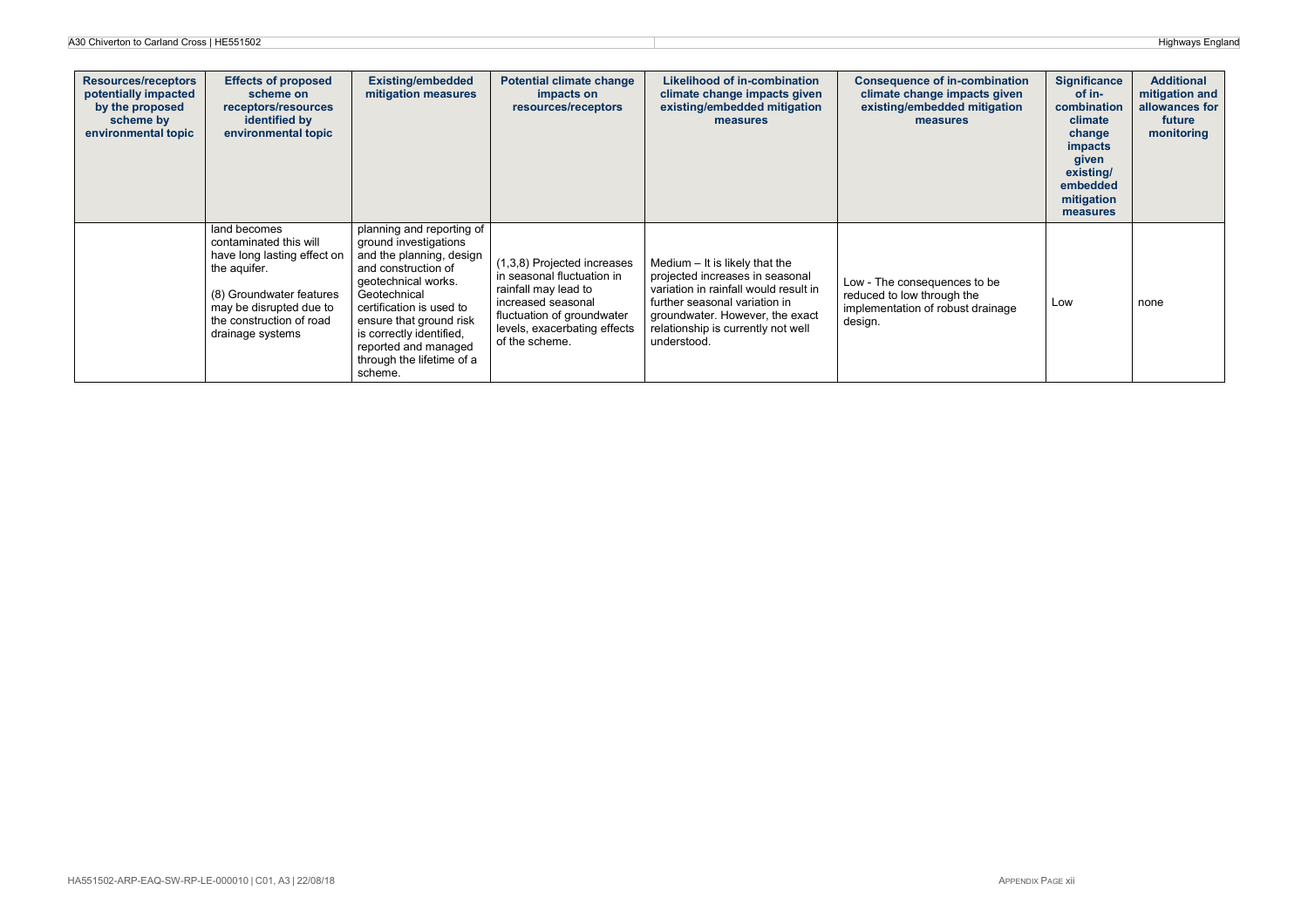**Table 15-8 In-Combination Climate Change Assessment Results: Materials** 

| <b>Resources/receptors</b><br>potentially impacted<br>by the proposed<br>scheme by<br>environmental topic                                                                                                                                                                                                                   | <b>Effects of proposed</b><br>scheme on<br>receptors/resources<br>identified by<br>environmental topic                                                                     | <b>Existing/embedded</b><br>mitigation measures                                                                                                                                                                                                                                                                                                                                                                             | <b>Potential climate change</b><br>impacts on<br>resources/receptors                                                                                                                                                              | <b>Likelihood of in-combination</b><br>climate change impacts given<br>existing/embedded mitigation<br>measures                                                                                                                                     | <b>Consequence of in-combination</b><br>climate change impacts given<br>existing/embedded mitigation<br>measures                                                                                                                                                                                                                         | <b>Significance</b><br>of in-<br>combination<br>climate<br>change<br>impacts given<br>existing/embe<br>dded<br>mitigation<br>measures | <b>Additional</b><br>mitigation<br>and<br>allowances<br>for future<br>monitoring |
|-----------------------------------------------------------------------------------------------------------------------------------------------------------------------------------------------------------------------------------------------------------------------------------------------------------------------------|----------------------------------------------------------------------------------------------------------------------------------------------------------------------------|-----------------------------------------------------------------------------------------------------------------------------------------------------------------------------------------------------------------------------------------------------------------------------------------------------------------------------------------------------------------------------------------------------------------------------|-----------------------------------------------------------------------------------------------------------------------------------------------------------------------------------------------------------------------------------|-----------------------------------------------------------------------------------------------------------------------------------------------------------------------------------------------------------------------------------------------------|------------------------------------------------------------------------------------------------------------------------------------------------------------------------------------------------------------------------------------------------------------------------------------------------------------------------------------------|---------------------------------------------------------------------------------------------------------------------------------------|----------------------------------------------------------------------------------|
| Surplus/Waste<br><b>Materials</b><br>From:<br>7.10.2.1 Some<br>vegetation clearance<br>and limited demolition<br>7.10.2.1 Construction<br>materials brought on to<br>the site but not used<br>for its intended<br>purpose.<br>7.10.2.1 Existing site<br>materials for example.<br>excavation of material<br>from earthworks | (1) The scheme will<br>require landfill space for<br>waste material to be<br>disposed of.<br>(2) The scheme will result<br>in large quantities of<br>material consumption. | (1) Compliance with the<br>Site Waste Management<br>Plan (SWMP) and Duty<br>of Care Provisions in the<br>Environmental<br>Protection Act 1990.<br>(1,2) Before the project<br>identify: The types and<br>quantities of materials<br>required for the project;<br>Waste that requires<br>storage on site prior to<br>re-use, recycling or<br>disposal; Waste to be<br>pre-treated on site for re-<br>use within the project. | (1) Due to increased winter<br>rainfall toxic substances<br>could leak out of waste<br>materials faster and lead to<br>toxins in rivers.                                                                                          | Low - The relationship between<br>increased winter rainfall and<br>changes in harmful leakage<br>patterns are not well understood,<br>but it is unlikely that the climate<br>change impact will be substantial.                                     | Low - The effects of increased rainfall<br>on the spread of contaminants are<br>expected to be small, compared to<br>current rainfall levels, as the<br>contaminants may travel faster to<br>rivers but they will be more diluted.                                                                                                       | Low                                                                                                                                   | none                                                                             |
|                                                                                                                                                                                                                                                                                                                             |                                                                                                                                                                            |                                                                                                                                                                                                                                                                                                                                                                                                                             | (1,2) Changes in<br>temperature and<br>precipitation regimes may<br>accelerate road surface<br>deterioration resulting in<br>increased maintenance and<br>more waste from<br>replacement.                                         | Medium - it is possible that the<br>stripping rate for road surfaces is<br>increased, leading to requirement<br>for more frequent maintenance and<br>replacement.                                                                                   | Low - the expected impact on asphalt<br>deterioration are relatively small from<br>a materials perspective, considering<br>the relatively short design life (40)<br>years) and current resurfacing<br>maintenance plan (resurfacing every<br>$~10$ years). The resulting<br>consequence on waste and materials<br>is expected to be low. | Low                                                                                                                                   | none                                                                             |
|                                                                                                                                                                                                                                                                                                                             |                                                                                                                                                                            |                                                                                                                                                                                                                                                                                                                                                                                                                             | (2) Due to high rainfall<br>construction work may not<br>be able to continue and<br>materials could be wasted.                                                                                                                    | Low - mitigation measures to be<br>taken to ensure that material can<br>be used consistently and waste<br>resulting from wet weather can be<br>minimised or eliminated. Likelihood<br>further decreased by the near-term<br>nature of construction. | Low - consequences mitigated<br>through following procedures in outline<br>CEMP.                                                                                                                                                                                                                                                         | Low                                                                                                                                   | none                                                                             |
| <b>Transport of Materials</b><br>to and from site                                                                                                                                                                                                                                                                           | (3) Noise and air pollution<br>on sensitive receptors<br>from HGVs.                                                                                                        | (3) Materials should be<br>sourced from the nearest<br>available and suitable<br>location to keep HGV<br>journey distances to a<br>minimum.<br>Use site-won material                                                                                                                                                                                                                                                        | Increased frequency of<br>storms may deteriorate<br>road conditions more<br>widely, leading to longer<br>journeys associated with<br>the transport of materials.<br>This could result in larger<br>impacts on the<br>environment. | Low - it is unlikely that the effect on<br>wider transport and reduced traffic<br>speeds would have a significant<br>impact on environmental impact<br>associated with material transport.                                                          | Low - this consideration cannot be<br>readily incorporated in the materials<br>assessment; however, it is expected<br>that the impact would be of low<br>consequence.                                                                                                                                                                    | Low                                                                                                                                   | none                                                                             |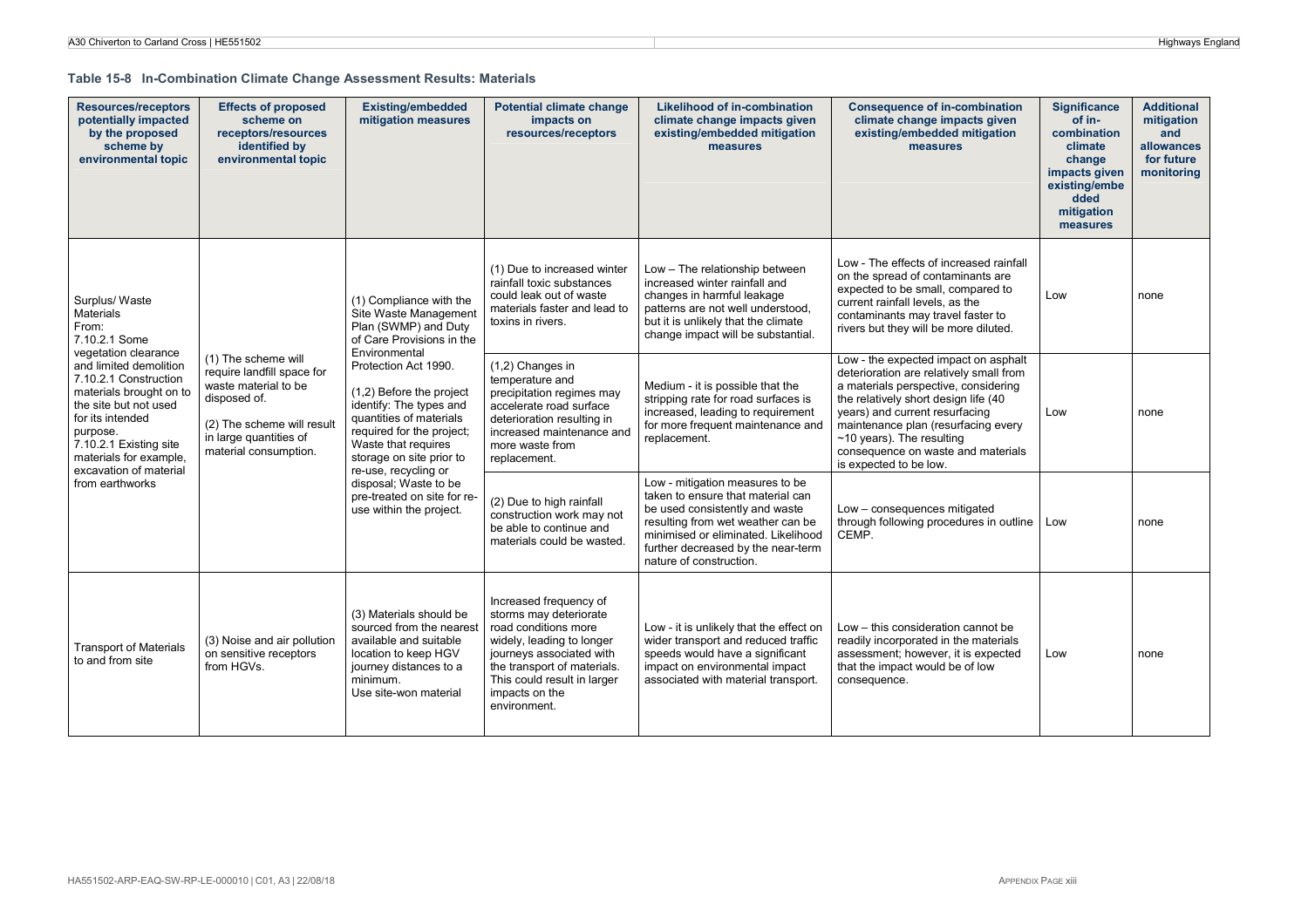#### **Table 15-9 In-Combination Climate Change Assessment Results: Noise and vibration**

| <b>Resources/receptors</b><br>potentially impacted<br>by the proposed<br>scheme by<br>environmental topic | <b>Effects of proposed</b><br>scheme on<br>receptors/resources<br>identified by<br>environmental topic                                                                                                                                     | <b>Existing/embedded</b><br>mitigation measures                                                                                                                                                                                                                                  | <b>Potential climate change</b><br>impacts on<br>resources/receptors                                                                                                   | <b>Likelihood of in-combination</b><br>climate change impacts given<br>existing/embedded mitigation<br>measures                                                                           | <b>Consequence of in-combination</b><br>climate change impacts given<br>existing/embedded mitigation<br>measures                 | <b>Significance</b><br>of in-<br>combination<br>climate<br>change<br>impacts given<br>existing/embe<br>dded<br>mitigation<br>measures | <b>Additional</b><br>mitigation<br>and<br>allowances<br>for future<br>monitoring |
|-----------------------------------------------------------------------------------------------------------|--------------------------------------------------------------------------------------------------------------------------------------------------------------------------------------------------------------------------------------------|----------------------------------------------------------------------------------------------------------------------------------------------------------------------------------------------------------------------------------------------------------------------------------|------------------------------------------------------------------------------------------------------------------------------------------------------------------------|-------------------------------------------------------------------------------------------------------------------------------------------------------------------------------------------|----------------------------------------------------------------------------------------------------------------------------------|---------------------------------------------------------------------------------------------------------------------------------------|----------------------------------------------------------------------------------|
| Residential properties<br>and community<br>facilities                                                     | (1) Construction Impacts<br>Temporary construction<br>noise and vibration impact<br>(2) Operational Impacts<br>Permanent increases in<br>road traffic noise, resulting<br>from greater free flowing<br>traffic and changes of<br>alignment | (1) Compliance with<br>outline EMP<br>$(1)$ 7.6.4.5 It is<br>anticipated that a<br>combination of BPMs<br>and temporary noise<br>barriers has the potential<br>to achieve a noise<br>attenuation of up to15<br>decibels (dB) at the<br>closest receptors during<br>construction. | (1, 2) Increased heat during<br>summer months may<br>encourage residents to<br>open windows. This may<br>result in noise propagating<br>more easily through<br>houses. | Low - Open windows already<br>factored into assessment. No<br>increase in effect expected.                                                                                                | Low - Open windows already factored<br>into assessment. No increase in effect<br>expected.                                       | Low                                                                                                                                   | none                                                                             |
|                                                                                                           |                                                                                                                                                                                                                                            | (2)A combination of<br>noise barriers and earth<br>bunds, and low noise<br>road surface will be<br>considered.<br>(2) Compliance with EIA<br>regulations and HEMP<br>(2) Monitoring of the<br>effectiveness of<br>mitigation once the<br>scheme is open to traffic.              | $(1, 2)$ Increased<br>precipitation during winter<br>months may cause periods<br>of increased higher<br>frequency noise generation.                                    | Medium - Average winter<br>precipitation is likely to increase. It<br>is possible that this would have a<br>positive effect on noise, reducing<br>the potential impacts of the<br>scheme. | Low - the magnitude of the positive<br>effect is expected to be small and not<br>affecting the significance of noise<br>effects. | Low                                                                                                                                   | none                                                                             |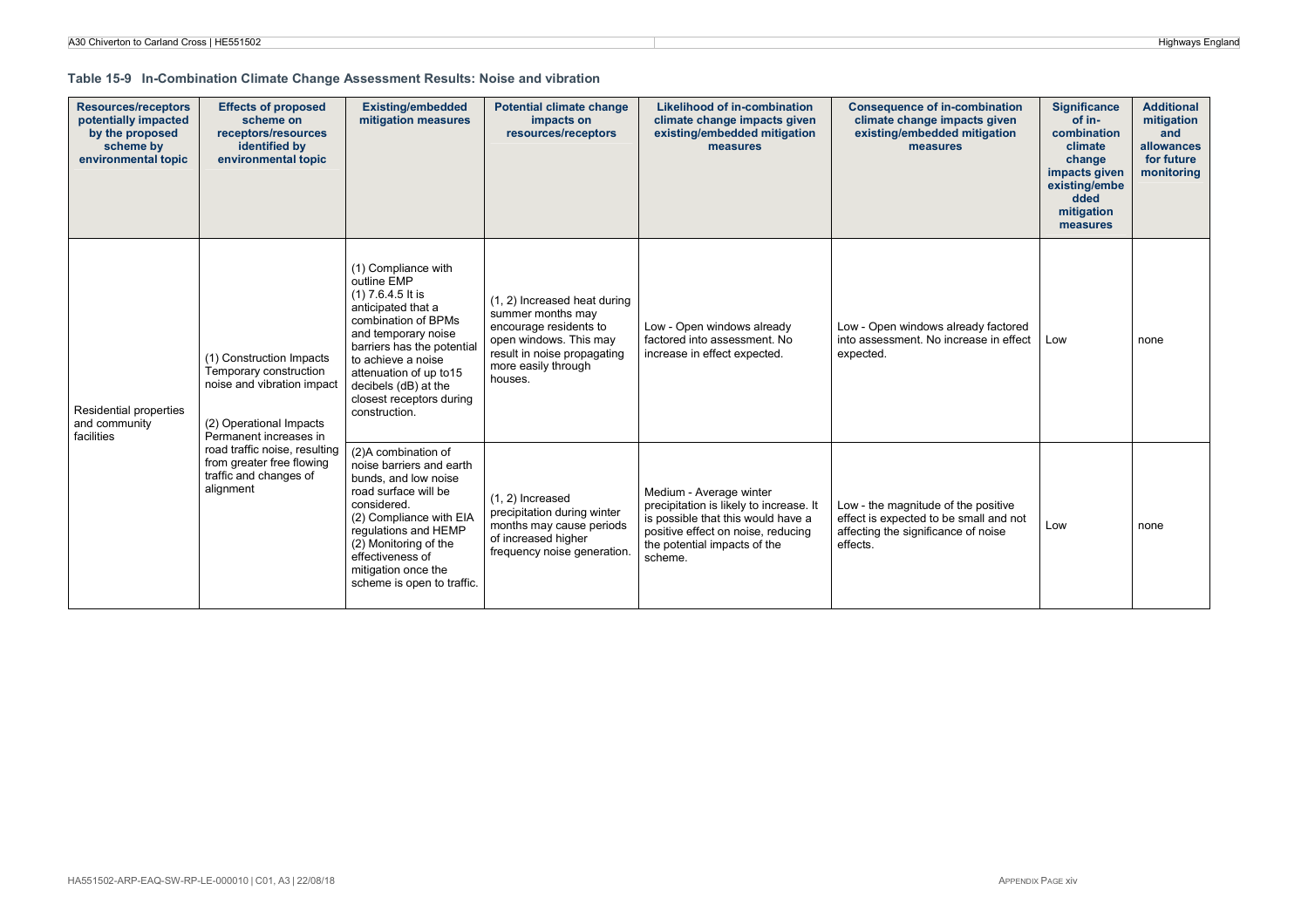**Table 15-10 In-Combination Climate Change Assessment Results: People and communities** 

| <b>Resources/receptors</b><br>potentially impacted<br>by the proposed<br>scheme by<br>environmental topic |               | <b>Effects of proposed</b><br>scheme on<br>receptors/resources<br>identified by<br>environmental topic                                                                                               | <b>Existing/embedded</b><br>mitigation measures                                                                                                                                                                                                                                                                                                                                                                                                                                                                                                                         | <b>Potential climate change</b><br>impacts on<br>resources/receptors                                                                                                                                                                                     | <b>Likelihood of in-combination</b><br>climate change impacts given<br>existing/embedded mitigation<br>measures                                                                                          | <b>Consequence of in-combination</b><br>climate change impacts given<br>existing/embedded mitigation<br>measures                                                                                                                                                                      | <b>Significance</b><br>of in-<br>combination<br>climate<br>change<br>impacts given<br>existing/embe<br>dded<br>mitigation<br>measures | <b>Additional</b><br>mitigation<br>and<br>allowances<br>for future<br>monitoring |
|-----------------------------------------------------------------------------------------------------------|---------------|------------------------------------------------------------------------------------------------------------------------------------------------------------------------------------------------------|-------------------------------------------------------------------------------------------------------------------------------------------------------------------------------------------------------------------------------------------------------------------------------------------------------------------------------------------------------------------------------------------------------------------------------------------------------------------------------------------------------------------------------------------------------------------------|----------------------------------------------------------------------------------------------------------------------------------------------------------------------------------------------------------------------------------------------------------|----------------------------------------------------------------------------------------------------------------------------------------------------------------------------------------------------------|---------------------------------------------------------------------------------------------------------------------------------------------------------------------------------------------------------------------------------------------------------------------------------------|---------------------------------------------------------------------------------------------------------------------------------------|----------------------------------------------------------------------------------|
| <b>Travellers</b>                                                                                         |               | Construction:<br>(1) Delays due to slow<br>construction vehicles.<br>closed roads, leading<br>to high driver stress                                                                                  | (2) Signage and layout to be<br>clear to understand and<br>avoid creating Route<br>Uncertainty. Any diversions<br>or closures undertaken<br>during construction to be<br>clearly advertised.<br>(4) Where overriding<br>landscape or design<br>constraints do not restrict<br>this, the view from the road<br>for MTs would not be further<br>obstructed, and open views<br>of the countryside to be<br>retained.<br>$(4)$ 7.7.4.8. Landscaping that<br>can provide screening of the<br>road where possible and<br>reduce noise level for the<br>wider network of PRoW. | $(1, 2)$ Increased<br>precipitation and higher<br>frequency of storms may<br>lead to worse road<br>conditions and slower<br>journey times. This could<br>increase driver stress and<br>combined with a new road<br>layout, reduce safety of<br>the road. | Low - The risk of water build-up on<br>the road to be mitigated through the<br>implementation of a robust<br>drainage system, incorporating<br>climate change considerations.                            | Low – does not affect the significance<br>of the effect according to the topic.<br>Potential reduction in road safety due<br>to worse driving conditions. Services<br>at either end of the scheme can be<br>used by drivers in bad weather<br>conditions                              | Medium                                                                                                                                | none                                                                             |
|                                                                                                           | Motorised     | Operation:<br>(2) Problems with a<br>new road layout that<br>drivers are not used to<br>(3) Shorter journey<br>times - due to<br>increased capacity of<br>road<br>(4) Reduced views<br>from the road |                                                                                                                                                                                                                                                                                                                                                                                                                                                                                                                                                                         | (3) Increased temperature<br>during summer months<br>may lead to an increase in<br>tourist numbers, impacting<br>journey times.                                                                                                                          | Medium - it is relatively likely that<br>higher temperatures will occur; it is<br>possible that this could lead to an<br>increased number of tourists in the<br>area.                                    | Low - The impact on journey times<br>resulting from increased temperature<br>is expected to be low.                                                                                                                                                                                   | Low                                                                                                                                   | none                                                                             |
|                                                                                                           |               |                                                                                                                                                                                                      |                                                                                                                                                                                                                                                                                                                                                                                                                                                                                                                                                                         | Increased temperature<br>during summers may<br>affect passenger comfort.                                                                                                                                                                                 | Low - increased temperature is<br>likely to occur but it is unlikely it will<br>decrease passenger comfort<br>significantly, due to expected<br>availability of air conditioning<br>systems in vehicles. | Low - effect mitigated through<br>assumed widespread air conditioning<br>availability.                                                                                                                                                                                                | Low                                                                                                                                   | none                                                                             |
|                                                                                                           |               | (5) Loss of PRoW<br>crossing the scheme<br>(Bridleways, Footpaths)<br>and the National Cycle<br>Network)                                                                                             | (5) Existing types of access<br>to PRoW to be retained, for<br>example, by not introducing<br>new barriers such as stiles.<br>Retain or improve the<br>existing access<br>arrangements (e.g. retain<br>footpaths).                                                                                                                                                                                                                                                                                                                                                      | (5) Increased frequency<br>and severity of extreme<br>weather (e.g. storms,<br>drought, and heat waves)<br>may impact quality and<br>patterns of use of open<br>spaces.                                                                                  | Low - There is uncertainty in<br>projections for extreme weather<br>events. The relationship between<br>such events and the impact on the<br>use of public spaces is further<br>uncertain.               | Low - Due to the sporadic and<br>irregular nature of such events this is<br>expected to have low consequence on<br>people and communities.                                                                                                                                            | Low                                                                                                                                   | none                                                                             |
|                                                                                                           | Non-Motorised |                                                                                                                                                                                                      |                                                                                                                                                                                                                                                                                                                                                                                                                                                                                                                                                                         | (5) Increased temperature<br>during the summer<br>months may increase the<br>number of cyclists and<br>pedestrians, further<br>exacerbating the effects of<br>the scheme on cyclists<br>and pedestrians.                                                 | Low - It is possible that more<br>cyclists are attracted to the area<br>during the summer                                                                                                                | Low - the increase in positive effects<br>of the scheme on cyclists and<br>pedestrians due to climate change in<br>the area is expected to be small. Eight<br>new facilities are to be provided for<br>non-motorised travellers, providing an<br>overall improvement (slight benefit) | Low (positive)                                                                                                                        | none                                                                             |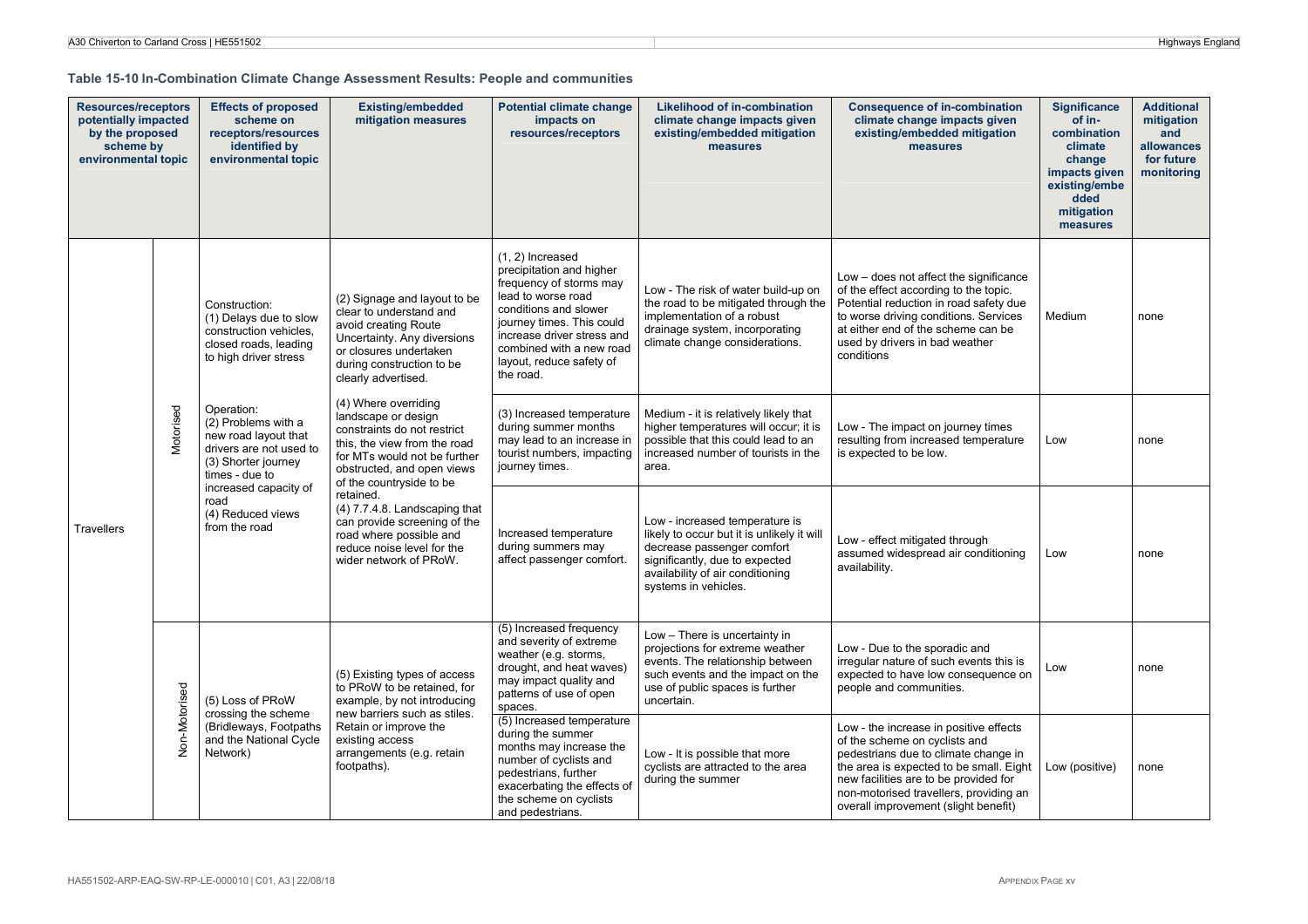| <b>Resources/receptors</b><br>potentially impacted<br>by the proposed<br>scheme by<br>environmental topic |                                                                  | <b>Effects of proposed</b><br>scheme on<br>receptors/resources<br>identified by<br>environmental topic                                                             | <b>Existing/embedded</b><br>mitigation measures                                                                                                                                                                                                                                                                                                                                                                                                                                                                                                                                                                                                                                                                                               | <b>Potential climate change</b><br>impacts on<br>resources/receptors                                                                                                                                                        | <b>Likelihood of in-combination</b><br>climate change impacts given<br>existing/embedded mitigation<br>measures                                                                                                                                                                                                         | <b>Consequence of in-combination</b><br>climate change impacts given<br>existing/embedded mitigation<br>measures                                                                                               | <b>Significance</b><br>of in-<br>combination<br>climate<br>change<br>impacts given<br>existing/embe<br>dded<br>mitigation<br>measures | <b>Additional</b><br>mitigation<br>and<br>allowances<br>for future<br>monitoring |
|-----------------------------------------------------------------------------------------------------------|------------------------------------------------------------------|--------------------------------------------------------------------------------------------------------------------------------------------------------------------|-----------------------------------------------------------------------------------------------------------------------------------------------------------------------------------------------------------------------------------------------------------------------------------------------------------------------------------------------------------------------------------------------------------------------------------------------------------------------------------------------------------------------------------------------------------------------------------------------------------------------------------------------------------------------------------------------------------------------------------------------|-----------------------------------------------------------------------------------------------------------------------------------------------------------------------------------------------------------------------------|-------------------------------------------------------------------------------------------------------------------------------------------------------------------------------------------------------------------------------------------------------------------------------------------------------------------------|----------------------------------------------------------------------------------------------------------------------------------------------------------------------------------------------------------------|---------------------------------------------------------------------------------------------------------------------------------------|----------------------------------------------------------------------------------|
| Communities                                                                                               | emolition of private<br>, Development Land,)<br>al, Health<br>පි | (6) Impact on the<br>economy through<br>tourism                                                                                                                    | (6) Private land take to be<br>minimised where possible.<br>(5) PRoW should remain<br>open where possible and<br>diverted if necessary, instead<br>of closures.                                                                                                                                                                                                                                                                                                                                                                                                                                                                                                                                                                               | (5) Increased likelihood of<br>precipitation and storms<br>during winter months may<br>increase likelihood of<br>flooding, which could<br>affect community<br>severance due to loss of<br>footpaths and open<br>spaces etc. | Low - likelihood of flooding in the<br>area is low. Risk to be mitigated<br>through the implementation of a<br>robust drainage system,<br>incorporating climate change<br>considerations.                                                                                                                               | Medium - If flooding does occur, there<br>may be an impact on local<br>communities, if, for example, an<br>underbridge is flooded.                                                                             | Low                                                                                                                                   | none                                                                             |
|                                                                                                           | (Severance, Housing, De<br>property, Community Land,             | (7) Lost time due to<br>construction work<br>related delays could<br>lead to economic<br>losses                                                                    |                                                                                                                                                                                                                                                                                                                                                                                                                                                                                                                                                                                                                                                                                                                                               | (6) Increased summer<br>temperatures may lead to<br>increased number of<br>tourists visiting the area<br>and potential economic<br>benefits.                                                                                | Medium - an increase of summer<br>temperatures can be expected,<br>which may lead to an increased<br>number of tourists will travel to<br>Cornwall.                                                                                                                                                                     | Low (positive) - While increased tourist<br>flows are expected to have a<br>beneficial effect on local economy, the<br>net positive consequence is expected<br>to be low.                                      | Low (Positive)                                                                                                                        | none                                                                             |
| Land and<br>Property                                                                                      | Tourism, Land Use, Agricultural land                             | (8) Impacts on<br>Agriculture<br>(9) Destruction of<br>agricultural land and                                                                                       | Where possible, the<br>workforce and project supply<br>chain to be sourced locally.<br>(9) Although some<br>agricultural land required<br>within the footprint of the<br>route will be lost<br>permanently, the following<br>measures can be<br>implemented during<br>construction:<br>- Wherever possible, land<br>required in addition for<br>construction, would be<br>returned to agricultural use;<br>- Severance during<br>construction to be minimised<br>through careful siting of<br>construction compounds and<br>lay down areas, and careful<br>planning of construction<br>activities through consultation<br>with landowners;<br>- Crop loss can be reduced<br>by giving advanced warning<br>to enable farmers to plan<br>ahead; | (8,9) Drier summer<br>conditions may affect the<br>quality and capability of<br>soils and potential to<br>harvest - it may be more<br>difficult to reinstate soils to<br>their previous condition.                          | Medium - More frequent<br>occurrence of drier conditions will<br>be more likely in the future. This<br>may affect the quality of soils and<br>may make it more difficult to<br>reinstate soils to their previous<br>condition, although the predicting<br>the impact on soil quality is<br>associated with uncertainty. | Low - Only limited amount of land<br>taken for construction compounds,<br>and selected of low value to the land<br>owner. Land returned to land owners<br>with soil of the same grade as pre-<br>construction. | Low                                                                                                                                   | none                                                                             |
|                                                                                                           |                                                                  | impacts on Agriculture<br>(10) Acquisition of<br>land/ demolition of<br>existing structures<br>(11) Dust and Noise<br>and Vibration may<br>affect residents nearby |                                                                                                                                                                                                                                                                                                                                                                                                                                                                                                                                                                                                                                                                                                                                               | (11) Increased<br>temperature may<br>exacerbate discomfort and<br>health impacts from dust<br>and noise and vibration,<br>felt by local residents.                                                                          | Medium - it is possible that the<br>health of local residents is<br>negatively affected in hot, dry<br>weather due to the increased<br>spread of dust and pollutants<br>during construction and operation.                                                                                                              | Low - the scheme lies in a rural area,<br>with low number of residential<br>receptors. Effects on air quality are<br>deemed to be insignificant - discussed<br>in the Air quality ICCI assessment.             | Low                                                                                                                                   | none                                                                             |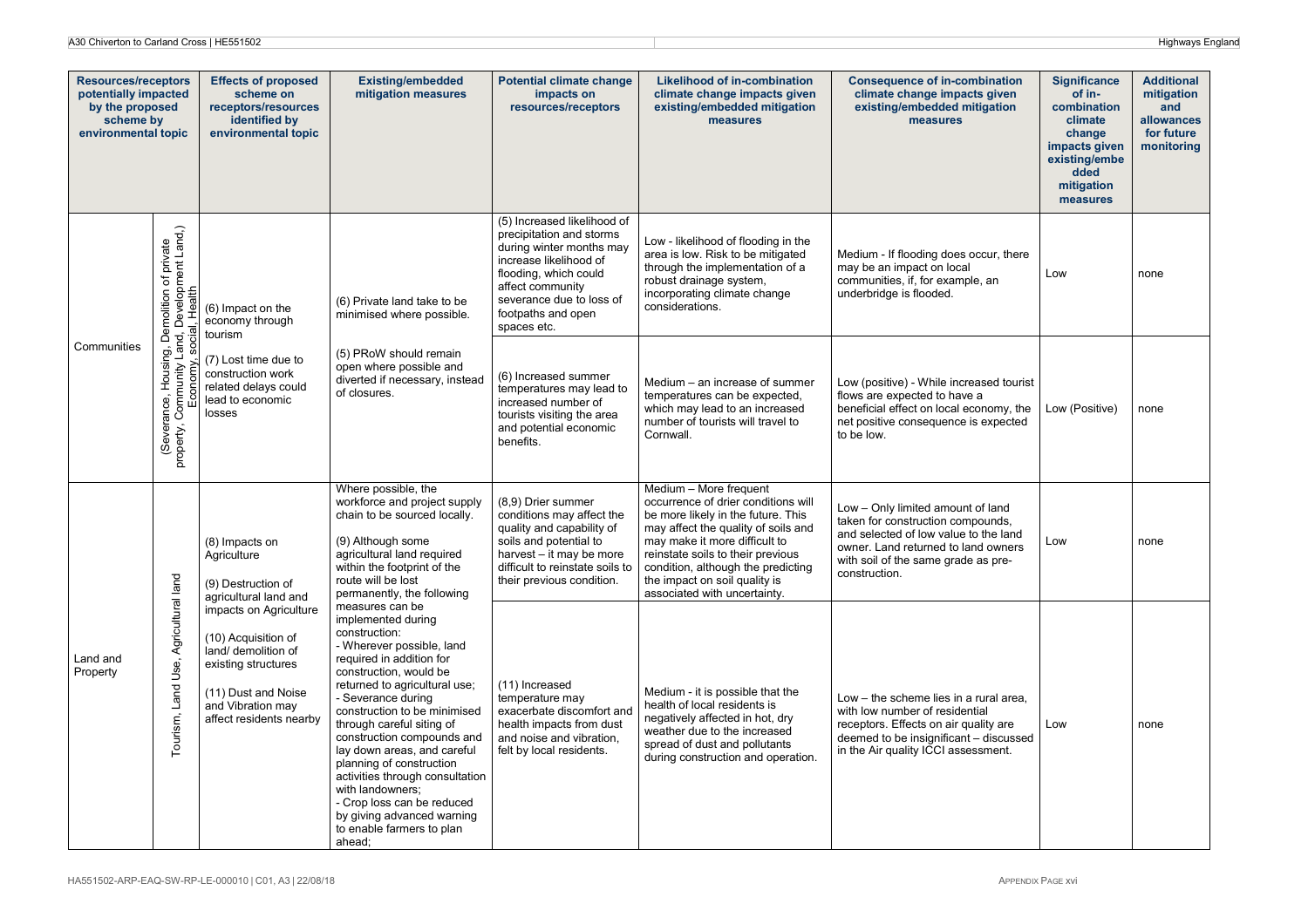| <b>Resources/receptors</b><br>potentially impacted<br>by the proposed<br>scheme by<br>environmental topic | <b>Effects of proposed</b><br>scheme on<br>receptors/resources<br>identified by<br>environmental topic | <b>Existing/embedded</b><br>mitigation measures                                                                                                                                                                                                                                                                                                                                                                                                                                                                              | <b>Potential climate change</b><br>impacts on<br>resources/receptors | Likelihood of in-combination<br>climate change impacts given<br>existing/embedded mitigation<br>measures | <b>Consequence of in-combination</b><br>climate change impacts given<br>existing/embedded mitigation<br>measures | <b>Significance</b><br>of in-<br>combination<br>climate<br>change<br>impacts given<br>existing/embe<br>dded<br>mitigation<br>measures | <b>Additional</b><br>mitigation<br>and<br>allowances<br>for future<br>monitoring |
|-----------------------------------------------------------------------------------------------------------|--------------------------------------------------------------------------------------------------------|------------------------------------------------------------------------------------------------------------------------------------------------------------------------------------------------------------------------------------------------------------------------------------------------------------------------------------------------------------------------------------------------------------------------------------------------------------------------------------------------------------------------------|----------------------------------------------------------------------|----------------------------------------------------------------------------------------------------------|------------------------------------------------------------------------------------------------------------------|---------------------------------------------------------------------------------------------------------------------------------------|----------------------------------------------------------------------------------|
|                                                                                                           |                                                                                                        | - Consideration of field<br>drainage impacts during the<br>design phase;<br>- Compliance with outline<br>CEMP.<br>(10) Best practice<br>construction methods to be<br>used to minimise noise and<br>vibration and emissions to air<br>during construction<br>Noise and dust to be kept to<br>a minimum and within<br>acceptable working limits,<br>using best practice methods<br>to be outlined in the outline<br>CEMP.<br>(12) Signage and layout to be<br>clear to understand and<br>avoid creating Route<br>Uncertainty. |                                                                      |                                                                                                          |                                                                                                                  |                                                                                                                                       |                                                                                  |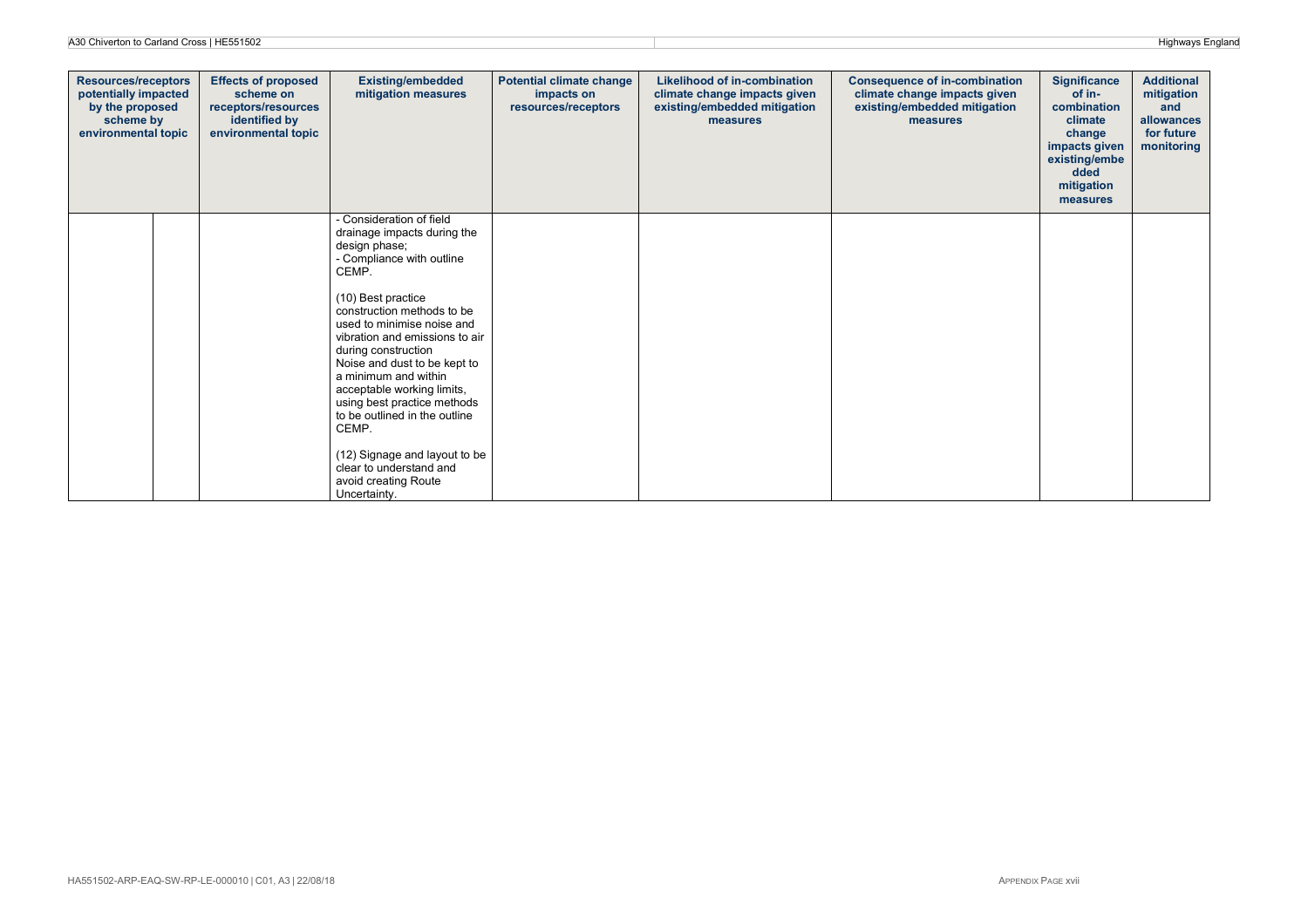#### **Table 15-11 In-Combination Climate Change Assessment Results: Road drainage and the water environment**

| <b>Resources/receptors</b><br>potentially impacted<br>by the proposed<br>scheme by<br>environmental topic | <b>Effects of proposed</b><br>scheme on<br>receptors/resources<br>identified by<br>environmental topic                                                                                                                                                                                                                                                                                         | <b>Existing/embedded</b><br>mitigation measures                                                                                                                                                                                                                                                                            | <b>Potential climate change</b><br>impacts on<br>resources/receptors                                                                         | <b>Likelihood of in-combination</b><br>climate change impacts given<br>existing/embedded mitigation<br>measures                                                                                                 | <b>Consequence of in-combination</b><br>climate change impacts given<br>existing/embedded mitigation<br>measures                                                                                                                   | <b>Significance</b><br>of in-<br>combination<br>climate<br>change<br>impacts given<br>existing/embe<br>dded<br>mitigation<br>measures | <b>Additional</b><br><b>Mitigation</b><br>and<br><b>Allowances</b><br>for future<br>monitoring |
|-----------------------------------------------------------------------------------------------------------|------------------------------------------------------------------------------------------------------------------------------------------------------------------------------------------------------------------------------------------------------------------------------------------------------------------------------------------------------------------------------------------------|----------------------------------------------------------------------------------------------------------------------------------------------------------------------------------------------------------------------------------------------------------------------------------------------------------------------------|----------------------------------------------------------------------------------------------------------------------------------------------|-----------------------------------------------------------------------------------------------------------------------------------------------------------------------------------------------------------------|------------------------------------------------------------------------------------------------------------------------------------------------------------------------------------------------------------------------------------|---------------------------------------------------------------------------------------------------------------------------------------|------------------------------------------------------------------------------------------------|
| Flood risk and land<br>drainage                                                                           | The proposed scheme<br>would reduce the<br>infiltration in the<br>area/increase in<br>impermeable surfacing. If<br>proper drainage is not<br>constructed this can lead<br>to increase flooding of:<br>(1) properties and<br>surrounding area.<br>(2) The scheme itself                                                                                                                         | (1) A robust surface<br>water drainage system<br>to be provided to ensure<br>discharge from the<br>proposed scheme does<br>not increase flood risk<br>elsewhere up to and<br>including the 1 in 100<br>annual probability rainfall<br>event, allowing for<br>climate change effects.<br>in accordance with EA<br>quidance. | (1, 2) Increased winter<br>rainfall may put increased<br>pressure on drainage<br>systems.                                                    | Low $-$ the flood risk for the area is<br>low. Drainage systems will account<br>for projected increases in rainfall in<br>line with EA quidance.                                                                | Medium - If the drainage systems are<br>overloaded localised flooding can<br>occur which could affect local<br>communities.                                                                                                        | Low                                                                                                                                   | none                                                                                           |
|                                                                                                           |                                                                                                                                                                                                                                                                                                                                                                                                |                                                                                                                                                                                                                                                                                                                            | (1, 2) Increased likelihood<br>and severity of storms may<br>place short term stress on<br>drainage systems and could<br>result in flooding. | Low – an increase in frequency and<br>severity of storms is projected. This<br>is accounted for through the design<br>of drainage systems in line with EA<br>quidance.                                          | Medium - If the drainage systems are<br>overloaded localised flooding can<br>occur which could affect local<br>communities.                                                                                                        | Low                                                                                                                                   | none                                                                                           |
| Surface water<br>resources                                                                                | (3) Dust during<br>construction may<br>contaminate surface<br>water.<br>(4) Pollutants could enter<br>surface water during<br>construction.<br>(5) Surface water runoff<br>from highway schemes<br>typically contains high<br>levels of sediment and<br>hydrocarbons that can<br>pollute surface water<br>features through direct<br>migration or via the<br>surface water drainage<br>system. | (4) Compliance with<br>outline CEMP<br>(5) A robust treatment<br>system to be provided.                                                                                                                                                                                                                                    | (3) Hotter drier summers<br>may result in higher levels<br>of particle contamination to<br>surface water during<br>construction (e.g. dust). | Low - risk of increase in dust<br>pollution to be mitigated as per<br>outline CEMP.                                                                                                                             | Low - No major increase in dust<br>pollution to surface water features<br>expected in view of short-term nature<br>of construction, especially following<br>implementation of proposed mitigation<br>measures.                     | Low                                                                                                                                   | none                                                                                           |
|                                                                                                           |                                                                                                                                                                                                                                                                                                                                                                                                |                                                                                                                                                                                                                                                                                                                            | (5, 7, 8) More frequent and<br>intense periods of drought<br>may result in less dilution of<br>road runoff.                                  | Low - longer and more severe<br>periods or drought are projected;<br>however, the effect on water<br>pollution is not well understood.                                                                          | Low - effect is mitigated by a robust<br>treatment system.                                                                                                                                                                         | Low                                                                                                                                   | none                                                                                           |
|                                                                                                           |                                                                                                                                                                                                                                                                                                                                                                                                |                                                                                                                                                                                                                                                                                                                            | (4, 5, 7, 8) Increased winter<br>precipitation may affect<br>surface water runoff and<br>pollution of watercourses.                          | Low - The relationship between<br>increased winter rainfall and<br>changes in harmful leakage<br>patterns are not well understood,<br>but it is unlikely that the climate<br>change impact will be substantial. | Low - The effects of increased rainfall<br>on the spread of contaminants are<br>expected to be small, compared to<br>current rainfall levels, as the<br>contaminants may travel faster to<br>rivers but they will be more diluted. | Low                                                                                                                                   | none                                                                                           |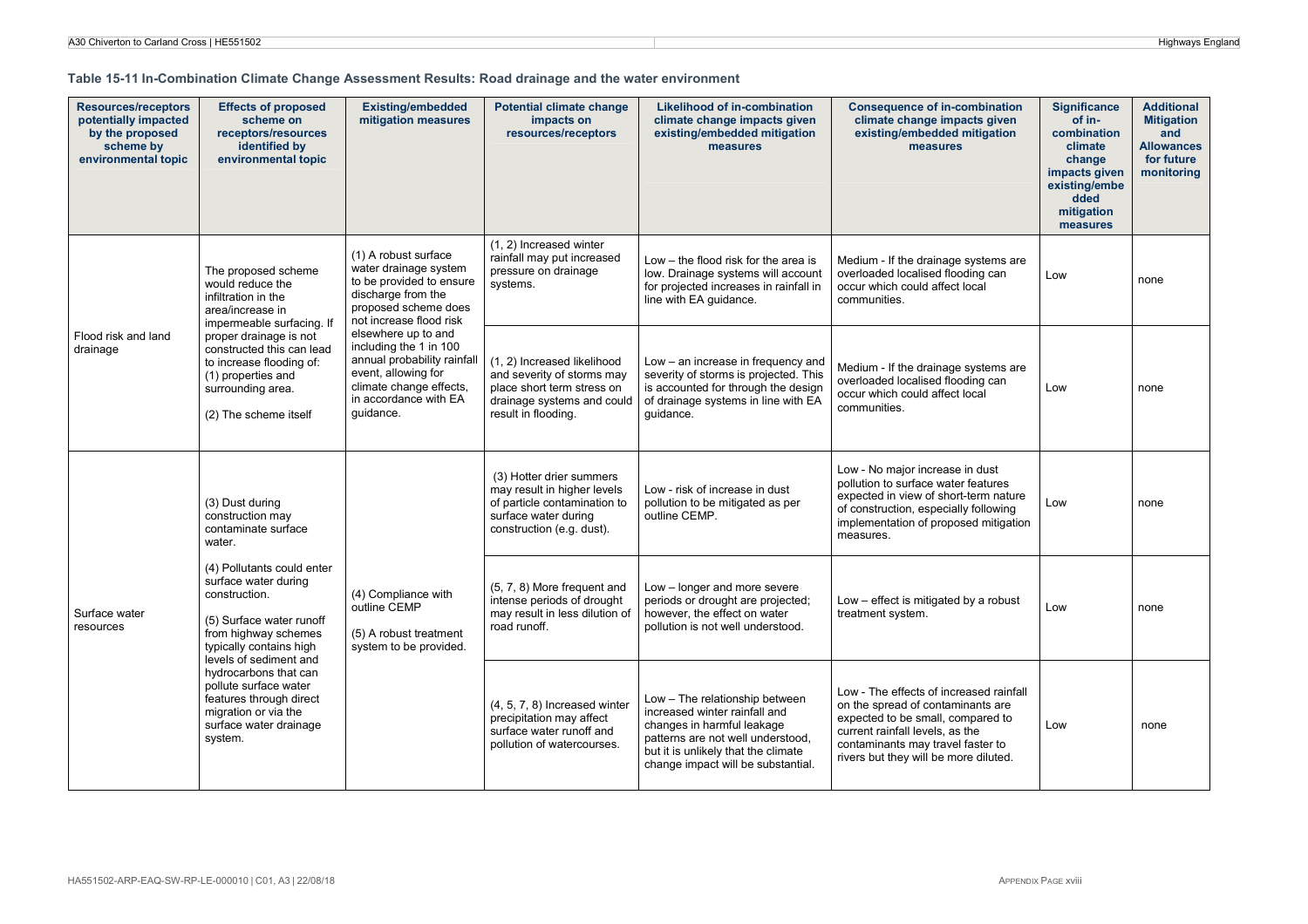| <b>Resources/receptors</b><br>potentially impacted<br>by the proposed<br>scheme by<br>environmental topic | <b>Effects of proposed</b><br>scheme on<br>receptors/resources<br>identified by<br>environmental topic                                                                                                                                                                                                             | <b>Existing/embedded</b><br>mitigation measures                                                     | <b>Potential climate change</b><br>impacts on<br>resources/receptors                                                         | <b>Likelihood of in-combination</b><br>climate change impacts given<br>existing/embedded mitigation<br>measures                               | <b>Consequence of in-combination</b><br>climate change impacts given<br>existing/embedded mitigation<br>measures | <b>Significance</b><br>of in-<br>combination<br>climate<br>change<br>impacts given<br>existing/embe<br>dded<br>mitigation<br>measures | <b>Additional</b><br><b>Mitigation</b><br>and<br><b>Allowances</b><br>for future<br>monitoring |
|-----------------------------------------------------------------------------------------------------------|--------------------------------------------------------------------------------------------------------------------------------------------------------------------------------------------------------------------------------------------------------------------------------------------------------------------|-----------------------------------------------------------------------------------------------------|------------------------------------------------------------------------------------------------------------------------------|-----------------------------------------------------------------------------------------------------------------------------------------------|------------------------------------------------------------------------------------------------------------------|---------------------------------------------------------------------------------------------------------------------------------------|------------------------------------------------------------------------------------------------|
| Pollution Impacts from<br>spillages                                                                       | (6) Water resources<br>polluted by spillages                                                                                                                                                                                                                                                                       | (5, 6) Method D will be<br>used to determine the<br>potential impacts from<br>accidental spillages. | $(5,6)$ Increase<br>precipitation/fog could<br>increase the risk of<br>accidents, increasing the<br>likelihood of spillages. | Low - Impact to be mitigated<br>through the implementation of a<br>robust drainage system,<br>incorporating climate change<br>considerations. | High - potential reduction in road<br>safety due to worse driving conditions.                                    | Medium                                                                                                                                | none                                                                                           |
| Groundwater<br>resources                                                                                  | (7) Pollutants could enter<br>groundwater during<br>construction.<br>(8) Surface water runoff<br>from highway schemes<br>typically contains high<br>levels of sediment and<br>hydrocarbons that can<br>pollute groundwater<br>features through direct<br>migration or via the<br>surface water drainage<br>system. |                                                                                                     |                                                                                                                              |                                                                                                                                               |                                                                                                                  |                                                                                                                                       |                                                                                                |